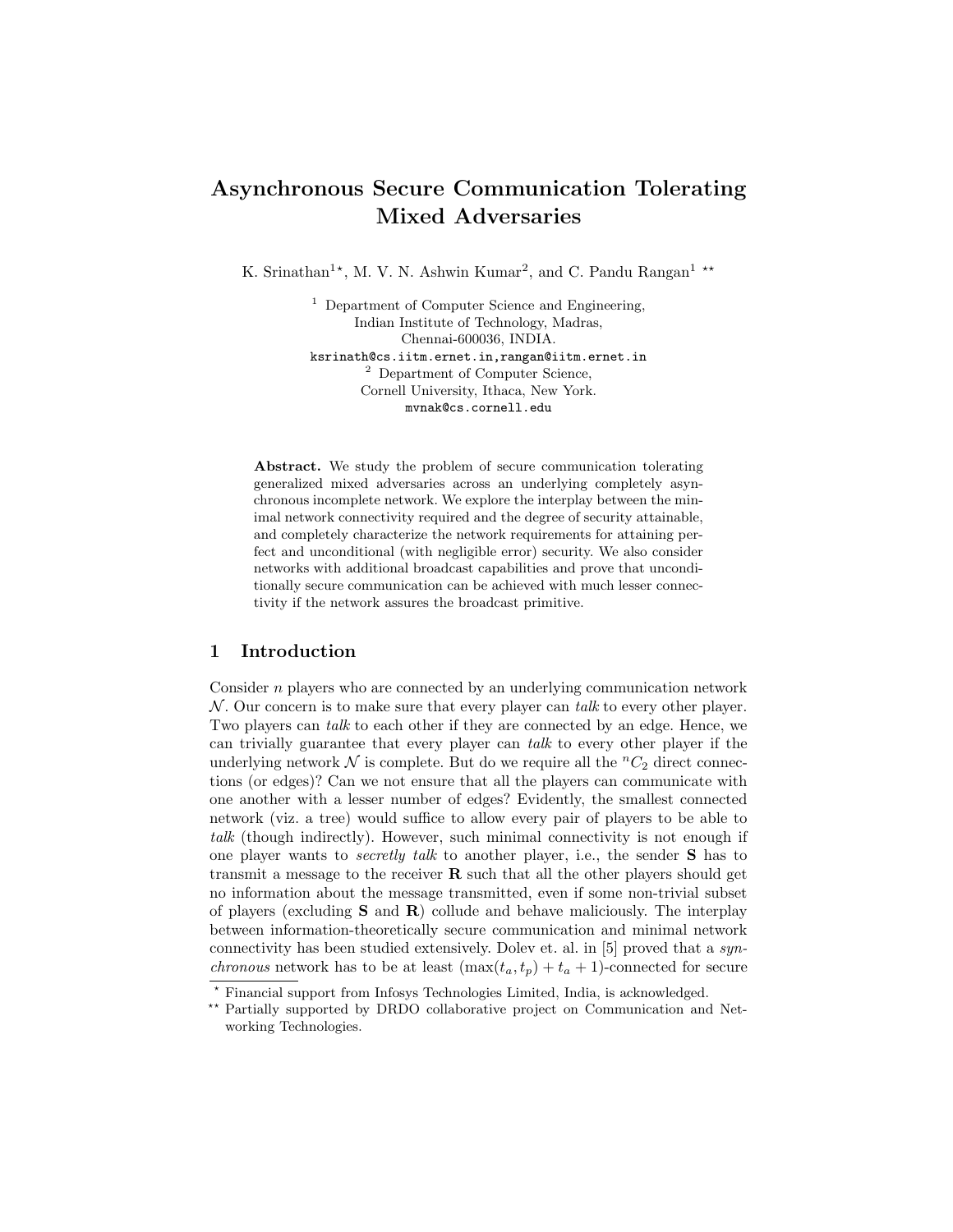message transmission to be guaranteed between every two players, where up to  $t_p$  players collude and only eavesdrop on the messages routed through them (passive faults), while up to  $t_a$  players collude and maliciously try to disrupt the protocol apart from eavesdropping (active or Byzantine faults). These result were recently generalized in [12] to the non-threshold case modeling only Byzantine faults: perfectly secure transmission is possible if and only if the union of the players in no two potentially faulty subsets of players forms a vertex cut-set of the graph (wherein the potentially faulty subsets of players are enumerated as an adversary structure [9]. However, these results are restricted to the case where the underlying network is synchronous. Asynchronous perfectly secure communication for the case of threshold adversaries was studied in [13]. In essence, a  $(\max(t_a, t_p) + 2t_a + 1)$ -connected network is necessary and sufficient. Unconditionally secure communication with negligible error in reliability (i.e.,  $\bf{R}$  might receive a wrong message) was studied in detail in [8]. However, these results are restricted to the threshold case assuming that the underlying network is synchronous. We initiate a study of asynchronous secure communication tolerating faulty players, some passive and some others active, characterized as generalized mixed adversary structures (as in [7]) and investigate the minimal connectivity requirements for perfect security and unconditional security.

A very important primitive used by all protocols for secure communication is that of reliable, yet insecure communication (e.g. [5] calls it public transmission). By this we mean, any message m sent by player  $S$  to player  $R$  is *correctly* received by  $\mathbf{R}$ ; however, the other players may have considerable (or even full) information about  $m$ . We can achieve this *reliable* communication trivially if we are assured that the network  $N$  has *broadcast* capability.<sup>3</sup> However, if  $N$  does not have broadcast capabilities, one should be able to simulate reliable transmission using a protocol. We study the minimum network connectivity which guarantees the possibility of such reliable transmission in networks without broadcast capabilities. We show that the existence of a broadcast channel does not reduce the connectivity requirement for perfectly secure asynchronous communication.

In line with [7], the generalized mixed adversary is characterized by a generalized adversary structure (see Definition 1), i.e. a set of pairs  $(D, E)$ , where D and E are disjoint subsets of the set of players, wherein the adversary may select one arbitrary pair from the structure and corrupt the players in  $D$  actively (i.e. take full control) and in addition passively corrupt (i.e. read and process information of) the players in  $E$ . Among our results, we show that in the perfect setting, secure message transmission between any pair of (honest) nodes in a completely asynchronous network is possible if and only if neither the removal of the players in the union of any three sets of potential active collusions, nor the removal of the players in the union of any two sets of potential active collusions with any one corresponding set of potential passive collusion, leaves the network disconnected. Evidently, the above condition generalizes the threshold adversary requirement of  $(\max(t_a,t_p)+2t_a+1)$ -connected network. Interestingly, we prove

 $3$  By definition, if a message m is sent using a *broadcast* channel then all the players correctly receive (the same) m.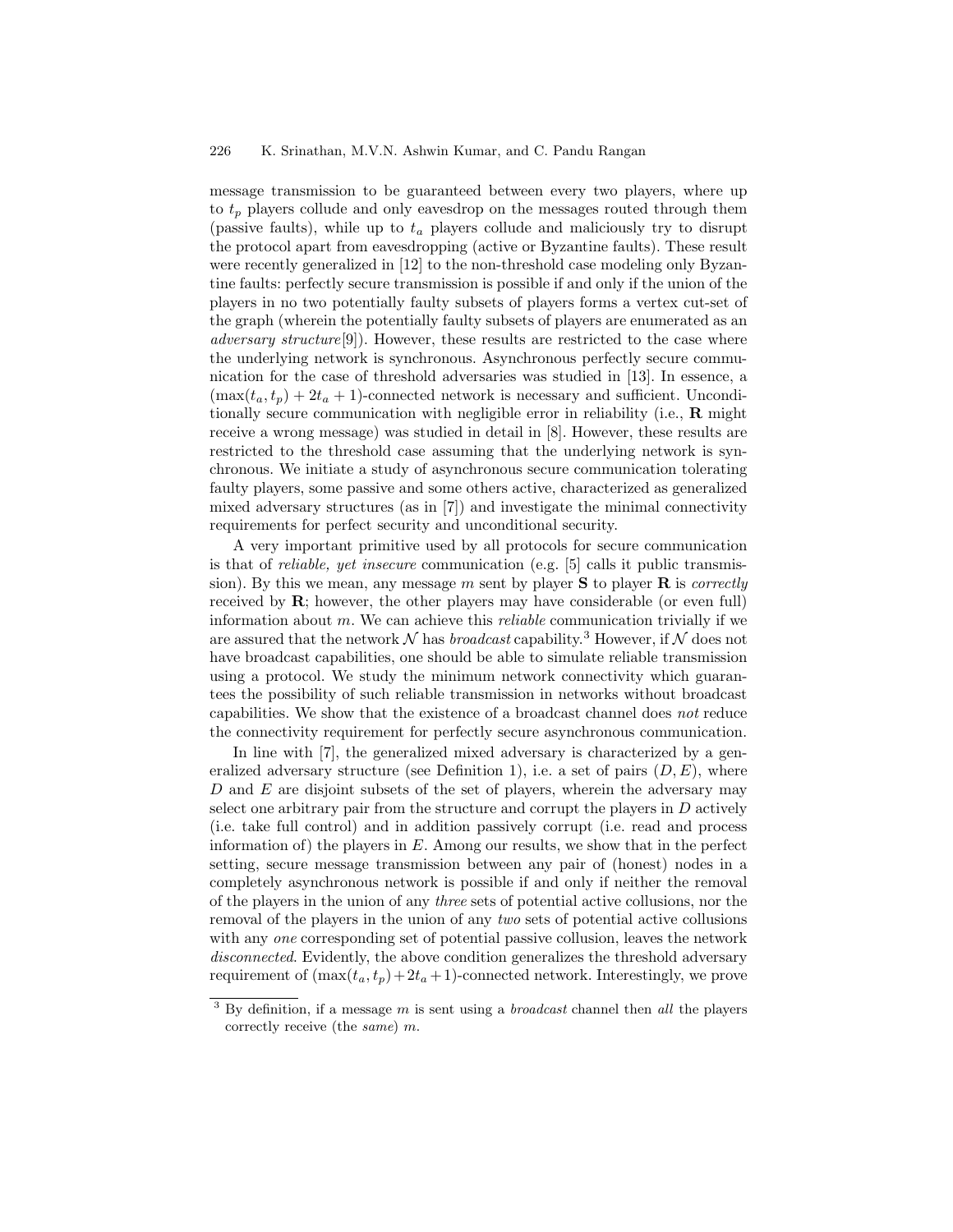that the same condition given above is necessary and sufficient even in the case of unconditional security, though the resultant protocol is less complex. Thus, the minimal connectivity requirement is unaffected by he weakening of security. However, in the presence of a broadcast channel, the perfect setting still requires the same amount of connectivity whereas in the unconditional setting, it is (necessary and) sufficient if the players in the union of any two sets of potential active collusions with any one corresponding set of potential passive do not form a vertex cut-set of the network (i.e., only the second half of the above condition is sufficient). In all the above cases, the designed protocols have both their computation and communication complexities polynomial in the size of the maximal basis of the adversary structure.

Motivated by the facts that network synchrony is hard to achieve and that a threshold adversarial model is insufficient to model all types of mutual (dis)trust, we generalize the results of  $[5, 13, 12]$  to the generalized mixed adversary model and/or to asynchronous networks (see Theorem 7), in the perfect setting. Furthermore, in the unconditional setting, we initiate the study of asynchronous secure communication (see Theorem 5) and the study of unconditional with broadcast capability model (see Theorem 3).

Asynchronous secure communication is an important primitive for secure multiparty computation over asynchronous incomplete networks. Thus, our results can be used to transform the asynchronous secure computation protocols that run over a complete network (e.g. [2, 3]) into ones that can be executed over incomplete networks.



 $\rightarrow$ <sup>-2</sup> through the following implication: Consider a asynchronous chorded  $\bullet$  in Fig. 1 could tolerate is one that passively corrupts one arbitrary The usefulness of some of our results is illustrated, for instance, ring network of four players as shown in Fig. 1. The most powerful adversary that previous known protocols (e.g. [13]) for perfectly secure communication among the players over the asynchronous network player (since the chordal ring network is 2-connected, we require that  $2 > \max(t_a, t_p) + 2t_a$ , giving  $t_a = 0$  and  $t_p = 1$ ). Using our results, one can perfectly tolerate an adversary that passively corrupts player

Fig. 1. Network.

 $P_1$  or player  $P_4$  or (even) actively corrupts player  $P_2$  or player  $P_3$ .

## 2 Preliminaries

We consider a network  $\mathcal{N}(\mathcal{P}, \mathcal{E})$ , where  $\mathcal{P} = \{P_1, P_2, \ldots, P_n\}$  denote the set of players (nodes) in the network that are connected by the edges as defined by  $\mathcal{E} \subseteq \mathcal{P} \times \mathcal{P}$ . Formally, all the *n* players (nodes) in the network N can be modeled as probabilistic interactive Turing Machines. We assume that randomization is achieved through random bits. We assume that the underlying network  $\mathcal N$  is asynchronous, i.e., a message sent on a channel/path can be arbitrarily delayed (similar to the communication model in [6]). However, if two nodes  $P_i$  and  $P_j$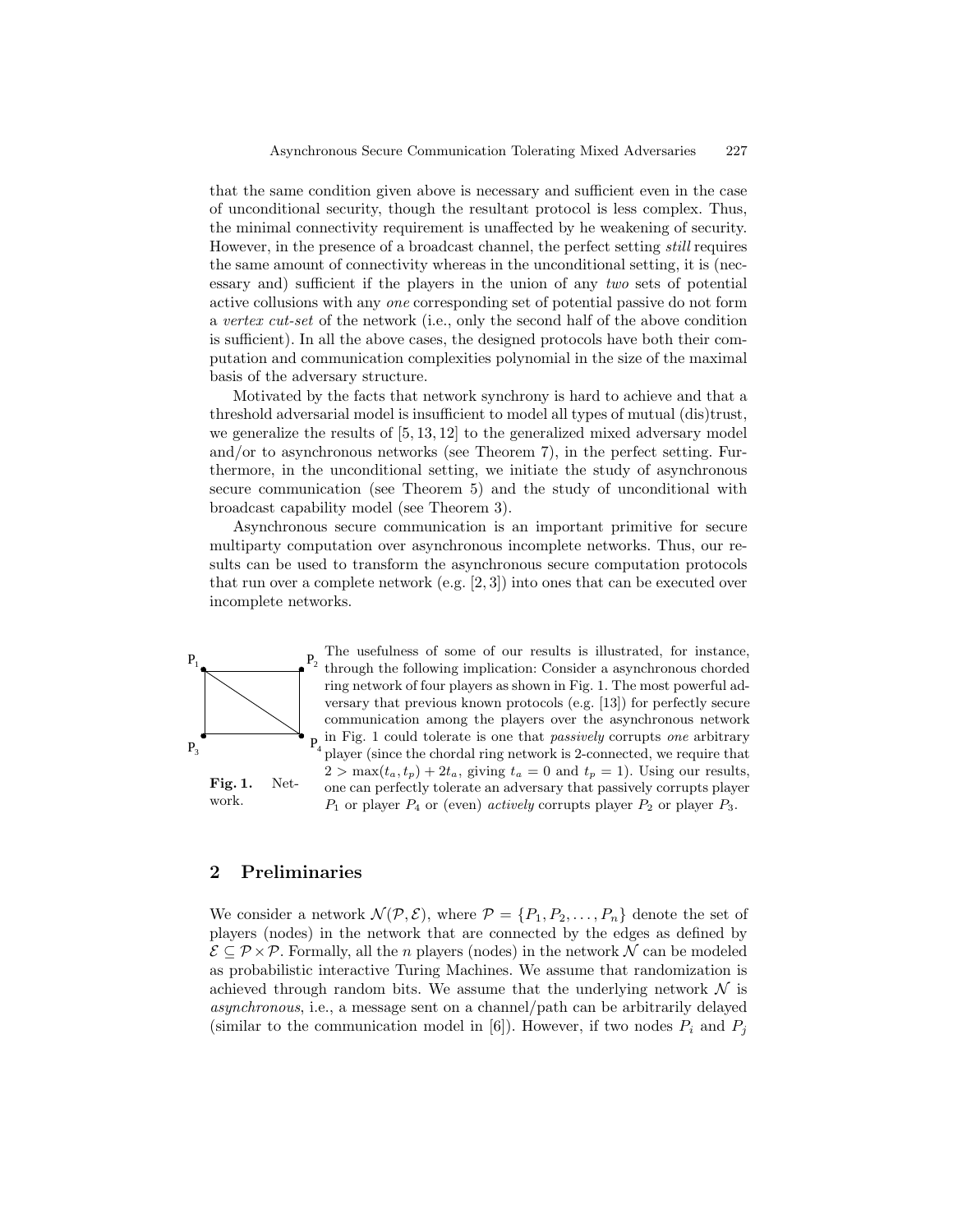are directly connected by a link (edge), then each message that player  $P_i$  sends to  $P_i$ , through the link is eventually received (albeit probably in any order).

The set of faults in the players is usually captured using the notion of an external centralized *adversary*. A computationally unbounded *adversary*  $\beta$  is a probabilistic strategy that controls/corrupts a subset of players (and/or the edges connecting the players) and endeavors to violate the security of the system. We assume, without loss of generality, that the adversary can control/corrupt only the players and not the edges connecting them.<sup>4</sup>

Our notional adversary is a passive adversary if all dishonest players exhibit only passive adversarial behavior, that is, all the corrupted players can collusively gather all the information they get and run any arbitrary computation on this information. The adversary is a Byzantine adversary if all dishonest players show *active* adversarial behaviour, that is, in addition to *eavesdropping*, they can maliciously alter their behavior in an arbitrary and coordinated fashion.<sup>5</sup> If some players exhibit only passive adversarial behavior while others exhibit active adversarial behavior, the adversary is called a mixed adversary. Depending upon the amount of knowledge one has about the adversarial behaviour of the players, adversaries can be modeled as either threshold adversaries or generalized (or nonthreshold) adversaries. When modeled as a threshold adversary, a maximum of t out of the n players are assumed to exhibit adversarial behaviour. Hirt and Maurer [9] transferred and adjusted the notion of access structures (introduced in [10] for secret sharing) to the field of general secure multiparty computation, which was subsequently adapted to the secure communication setting in [12]: the behaviour of the faulty players is characterized by an adversary structure, which is a monotone set of subsets of players, wherein the players in any *one* of these subsets is corruptible by the adversary.

In our study we consider mixed adversaries modeled using generalized adversary structures (like in  $[7]$ ). In this model, some subset of players D show *active* adversarial behaviour and at the same time, some other subset of players E show only passive adversarial behaviour. Hence, the adversary is characterized by a monotone<sup>6</sup> set of classes  $C = (D, E)$ , where  $D, E \subset \mathcal{P}$  and  $D \cap E = \emptyset$ . The players in one specific class is corruptible by the adversary. – players in  $D$  are actively corrupted while those in E are passively corrupted.

**Definition 1** ([7]). A generalized mixed adversary structure  $A$  is a monotone set of classes  $C = (D, E)$ , where  $D, E \subset P$  and  $D \cap E = \emptyset$ . The maximal basis of A is defined as the collection of classes  $\{(D, E)|(D, E) \in \mathcal{A}, \mathcal{A}(X, Y) \in \mathcal{A}, ((X \supset$  $D \cap (Y \supset E)$ }. We abuse the notation A to denote the maximal basis.

<sup>4</sup> This is because, any adversary corrupting both the players and edges of a network  $N$  can be simulated by an adversary corrupting the players alone on a new network N' got by replacing each insecure edge  $e = (P_i, P_j)$  by a player  $P_{ij}$  and two edges  $e_1 = (P_i, P_{ij})$  and  $e_2 = (P_{ij}, P_j)$ .

<sup>5</sup> Note that this subsumes fail-stop faults wherein the dishonest players alter their behaviour in a pre-specified manner, viz., do not respond at all.

<sup>&</sup>lt;sup>6</sup> Monotone means that if a class  $C = (D, E)$  belongs to the structure, then all classes  $C' = (D', E')$  such that  $D' \subseteq D$  and  $E' \subseteq E$  are also elements of the structure.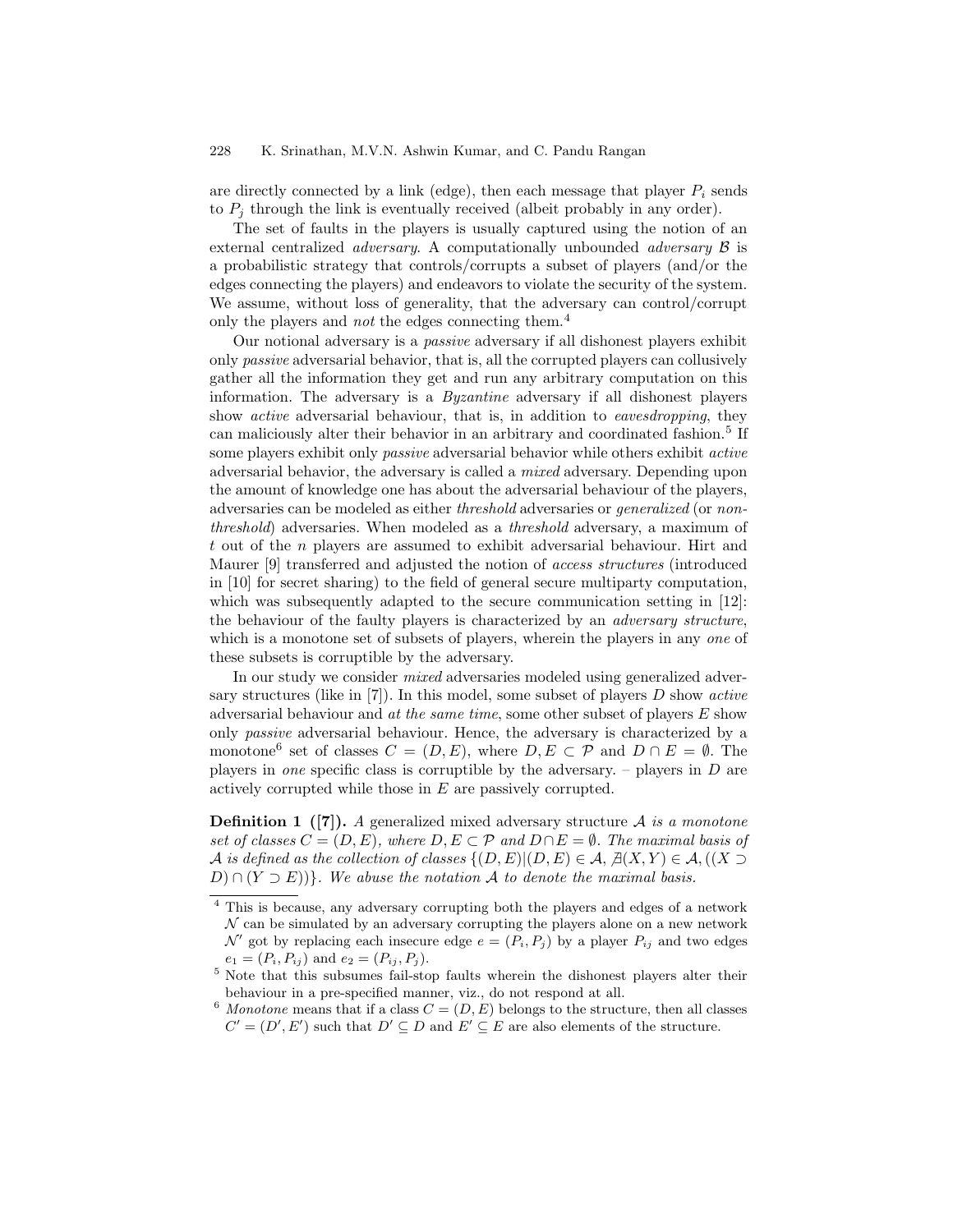Remark: Similar to the classical threshold model, the threshold mixed adversarial model can be defined as one in which up to  $t_a$  players maliciously attempt to disrupt the protocol, while up to  $t_p$  other players only eavesdrop.

We introduce the notion of a *path adversary* (like in [12]). Any message transmitted from a player  $P_i$  to a player  $P_j$  should traverse a path in N connecting the players. Hence, it is more appropriate to consider paths as corruptible entities rather than considering the adversarial behaviour of the individual players. This path adversary we characterize with the help of a generalized mixed structure. Let the set of all paths between players  $P_i$  and  $P_j$  in N be denoted by  $\mathcal{X}_{path}(P_i, P_j).$ 

**Definition 2.** Given the generalized mixed adversary structure  $A$ , we denote the path adversary structure over a subset of paths  $\Phi(P_i, P_j) \subseteq \mathcal{X}_{path}(P_i, P_j)$  as  $\mathcal{A}^{[\Phi]}_{path}(P_i,P_j)$ .  $\mathcal{A}^{[\Phi]}_{path}(P_i,P_j)$  is a monotone set of subset pairs of  $\Phi(P_i,P_j)$ . For every class  $C = (D, E) \in \mathcal{A}$  there is a corresponding class  $\Lambda = (\Lambda_D, \Lambda_E) \in$  ${\cal A}^{[\Phi]}_{path}(P_i,P_j)$  such that  $\Lambda_D$  (or  $\Lambda_E$ ) is the set of all paths in  $\Phi(P_i,P_j)$  between  $P_i$  and  $P_j$  passing through any of the players in D (or E, respectively). More precisely,  $\mathcal{A}_{path}^{[\Phi]}(P_i, P_j) \subset 2^{\Phi(P_i, P_j)}$ , such that

$$
\mathcal{A}_{path}^{[\Phi]}(P_i, P_j) = \{ (\Lambda_D, \Lambda_E) | \forall (D, E) \in \mathcal{A}, (\Lambda_D = \Phi(P_i, P_j) \setminus (N_{[\mathcal{P} \setminus D]})) \cap (\Lambda_E = \Phi(P_i, P_j) \setminus (N_{[\mathcal{P} \setminus E]})) \}
$$

where  $N_{[V]}$  denotes the set of all paths in the sub-network induced by N on the vertices in V .

Definition 3. Given the generalized mixed adversary structure A, the network is said to be  $\mathcal{A}^{(k,\ell)}$ -connected if for any max $(k,\ell)$  classes  $C_{i_1}, C_{i_2}, \ldots, C_{i_{\max(k,\ell)}}$ from A, the deletion of the nodes in  $\bigcup_{j=1}^k D_{i_j} \cup \bigcup_{j=1}^\ell E_{i_j}$  from the network does not disconnect the network. With respect to two players (nodes)  $P_i$  and  $P_j$ , the network is said to be  $\mathcal{A}^{(k,\ell)}(P_i,P_j)$ -subconnected if for any  $\max(k,\ell)$  classes  $C_{i_1}, C_{i_2}, \ldots, C_{i_{\max(k,\ell)}}$  from A, the deletion of the nodes in  $\bigcup_{j=1}^k D_{i_j} \cup \bigcup_{j=1}^{\ell} E_{i_j}$ from the network does not render  $P_i$  unreachable from  $P_j$ .

Remark: It is evident that that for the threshold mixed adversarial model, the  $\mathcal{A}^{(k,\ell)}$ -connectivity condition translates to  $\kappa > kt_a + \ell t_p$ , where  $\kappa$  denotes the size of the smallest vertex cut.

Since the underlying network is asynchronous, the adversary has the power to schedule the messages. A message routed on a path having an actively corrupted player (which we shall call henceforth as an actively corrupted path) can schedule the message in such a way that the receiver will be made to wait for it for arbitrary long periods of time. Actually, these actively corrupted paths may just withhold the messages routed through them and thus receiver  **may not** listen from the sender **S** on paths in  $\Lambda_D$ ,  $(\Lambda_D, \Lambda_E) \in \mathcal{A}_{path}^{\mathcal{X}}(\mathbf{S}, \mathbf{R})$ . However, the receiver can not distinguish between *honest* paths which are *slow* (thanks to the malicious scheduling) and *malicious* paths which *withhold* information. Hence, in the worst case, the set of paths on which  **can expect to receive information** might contain all the malicious and the eavesdropping paths!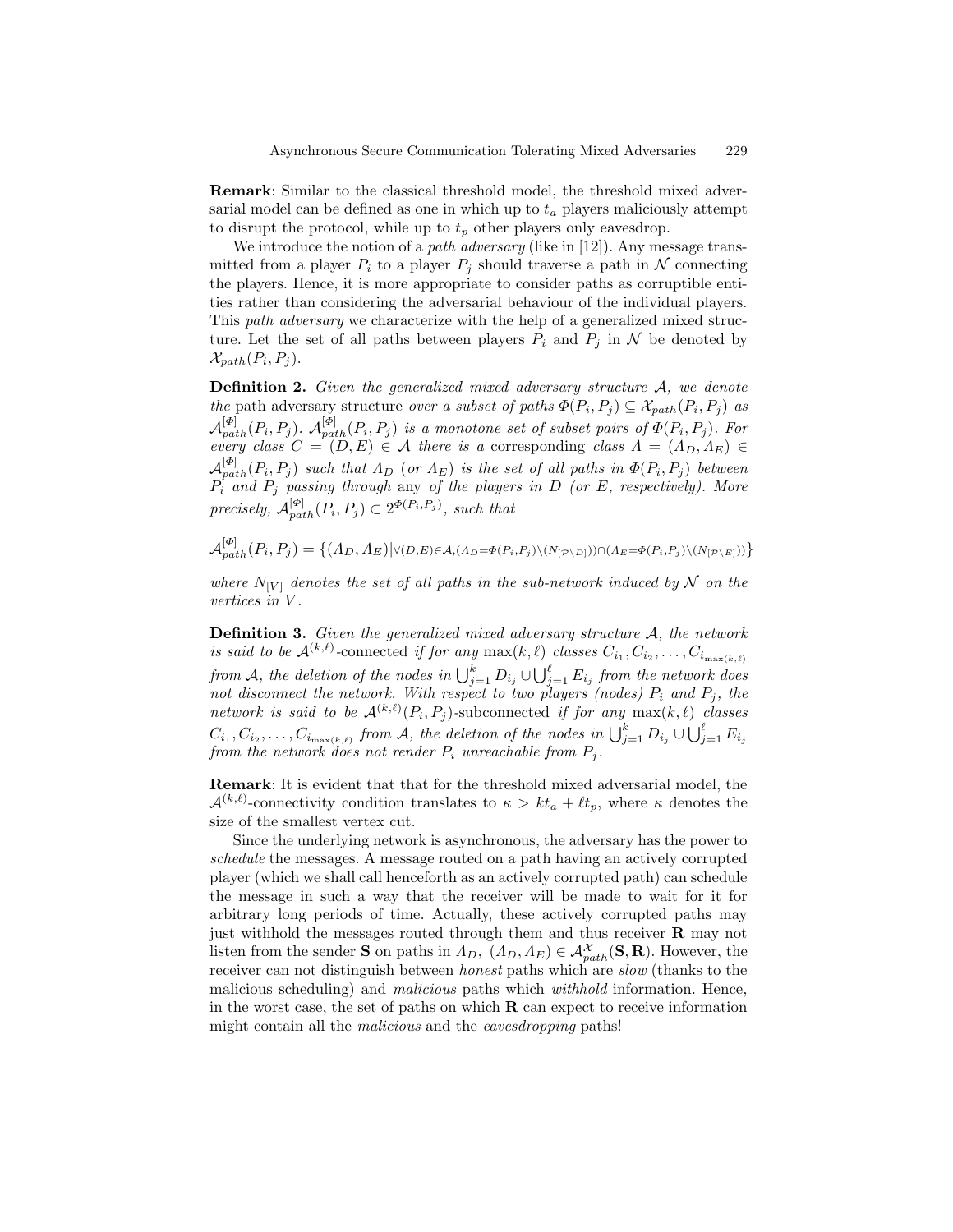## 3 Secure Message Transmission

We consider the problem of transmitting a message  $m$  from a player  $P_i$  to a player  $P_i$  securely. We consider perfect and unconditional (with a small error probability) security in the information theoretic sense. In this section we define perfect security and unconditional security. Let the message to be transmitted securely be drawn from a (prespecified) fixed finite field  $\mathcal F$  and let  $\Gamma$  denote the underlying probability distribution on this field. Define the View of a player  $P_i$  in N, at any point of the execution of a protocol  $\Pi$  for secure message transmission, to be the information the player can get from its local input to the protocol (if any), all the messages that  $P_i$  had earlier sent or received, the protocol *code* executed by  $P_i$  and its *random coins*. The VIEW of the adversary (i.e. the View of the players exhibiting adversarial behaviour) at any point of the execution of  $\Pi$  is defined as all the information that the adversary can get from the Views of all the players corrupted by the adversary (i.e. all the information that these players can commonly compute from their Views).

For every message  $m \in \mathcal{F}$ , any adversary  $\mathcal B$  characterized by  $\mathcal A$ , and any protocol  $\Pi$  for secure message transmission, let  $\widehat{\Gamma}(\mathcal{B}, m, \Pi)$  denote the probability distribution on the VIEW of the adversary  $\beta$  at the end of the execution of  $\Pi$ when the message sent is m.

Definition 4 (Secure Message Transmission). A protocol  $\Pi$  is said to facilitate perfectly secure message transmission between two players  $P_i$  and  $P_j$  if for any message m, drawn from  $\Gamma$  on  $\mathcal F$ , and for every adversary  $\mathcal B$ , characterized as an (generalized mixed) adversary structure A, the following conditions are satisfied:

- 1. Secrecy:  $\widehat{\Gamma}(\mathcal{B}, m', \Pi) \equiv \widehat{\Gamma}(\mathcal{B}, m, \Pi) \quad \forall m' \in \mathcal{F}$ . That is, the above two distributions are identical irrespective of the message transmitted.
- 2. Resiliency: The protocol certainly terminates with the receiver  $P_j$  receiving the message m correctly.

The protocol  $\Pi$  is said to be unconditionally secure (with negligible error) if a negligible error probability  $\delta$  can be tolerated with respect to the Resiliency condition, i.e., the protocol terminates with an overwhelming probability  $1-\delta$ and the receiver  $P_i$  receives m with a negligibly small error probability  $\delta$ . The probability is over the choice of m and the coin flips of each of the players and the adversary (this is same as the  $(0, \delta)$ -security as defined in [8]).

## 4 Issues

Before we start designing protocols for asynchronous secure communication between the sender **S** and the receiver **R** over the network  $N$ , tolerating generalized mixed adversaries, there are a few critical issues which have to be dealt with:

1. What are the paths that, out of the potentially exponential number of paths between  $S$  and  $R$ , should be used for transmission? Note that irrespective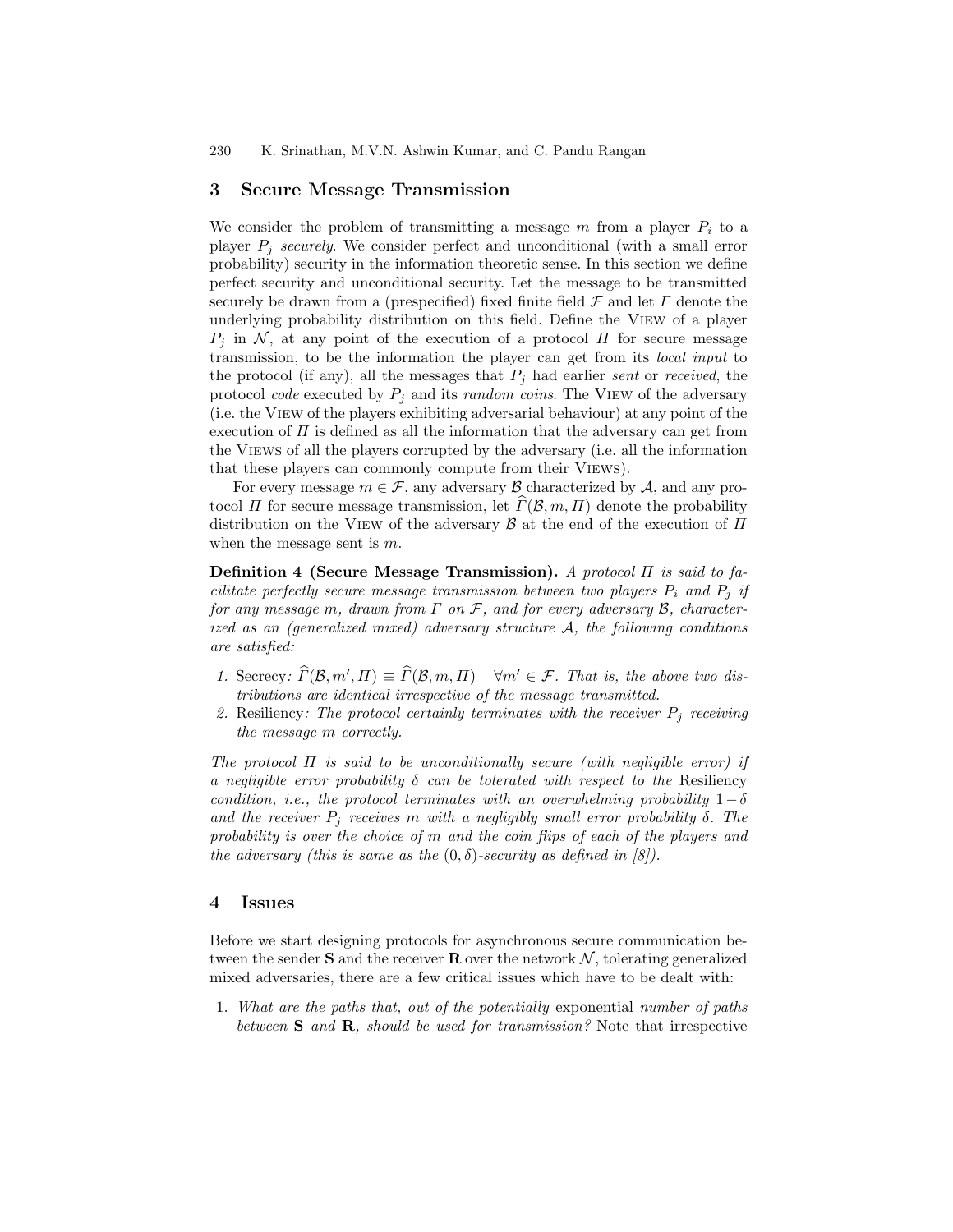of the total number of paths from  $S$  to  $R$ , only a polynomial (on the input size, i.e.,  $n + |\mathcal{A}|$  sized subset of the paths should be used if the resultant protocol is to be feasible. Furthermore, one should be able to compute the above subset of paths in polynomial time!

- 2. What to send along the above chosen paths? In the sequel, it is shown that the answer depends on the setting.
- 3. How to route a message along a path? Since, the adversary can actively corrupt some players, these intermediate players can misroute a message.
- 4. How does the receiver **R** distinguish between two different paths having the same final link? This may be required since the receiver invariably has to "reconstruct" the sender's message from the data that he receives via many different paths, and the data may be an ordered set.

## 4.1 Solving Issue #1: Critical Paths

Consider a network in which at most  $t$  nodes are faulty. In such a case, irrespective of which nodes are corrupted it is evident that in the worst case, not more than  $t$  disjoint paths can be corrupted (one node per path). Hence if the network is  $\kappa$ -connected, it is sufficient to abstract the network as  $k$  disjoint paths between  $S$ and  **of which any t paths could be faulty; or even better as**  $k$ wires of which any  $t$  could be corrupted. This is exactly what  $[5,$ 13] have done! In the above case, we call the k (disjoint) paths that are chosen as the critical paths. Note that the number of critical paths is usually much lower than the total number of paths between S and R. Unfortunately, when the players' adversarial behaviour is modeled as a generalized mixed adversary, however, the non-disjointness of the communication paths is indispensable.



Fig. 2. Network  $\mathcal{N}_1$ 

For example, consider the network  $\mathcal{N}_1$  in the Fig. 2. Let the adversary be characterized by the following mixed adversary structure  $\mathcal{A} = \{(A, \emptyset), (B, \emptyset), (F, \emptyset),\}$  $(G, \emptyset)$ . There are in total five paths from **S** to **R**. It can be easily seen (using the results of [5, 13]) that any protocol for asynchronous secure message transmission between  $S$  and  $R$  should necessarily use four of the paths between  $S$ and  $\bf{R}$ , leaving out one of the two paths passing through  $\bf{F}$  (since the node  $\bf{F}$  is potentially corruptible). Note that in any case, the chosen four paths are all not disjoint! Furthermore, the path that is left out is not a critical path.

We now need to develop a deterministic methodology for computing the critical paths; moreover, we require that the algorithm runs in time polynomial in the input size. Assume that the sender **S** and receiver **R** are  $\mathcal{A}^{(k_1,0)}$ -subconnected as well as  $\mathcal{A}^{(k_2,1)}$ -subconnected.<sup>7</sup> We solve the above issue by providing an algorithm (see Fig. 3) with the following properties: (1) The algorithm takes as

<sup>7</sup> It will be clear from the sequel that in the various settings considered in this paper, we will be dealing with only  $\mathcal{A}^{(3,0)}$ -subconnectivity and  $\mathcal{A}^{(3,1)}$ -subconnectivity. More precisely, in the perfect and unconditional settings,  $k_1 = 3$  and  $k_2 = 2$ ; and in the unconditional with broadcast setting,  $k_1 = 0$  and  $k_2 = 2$ .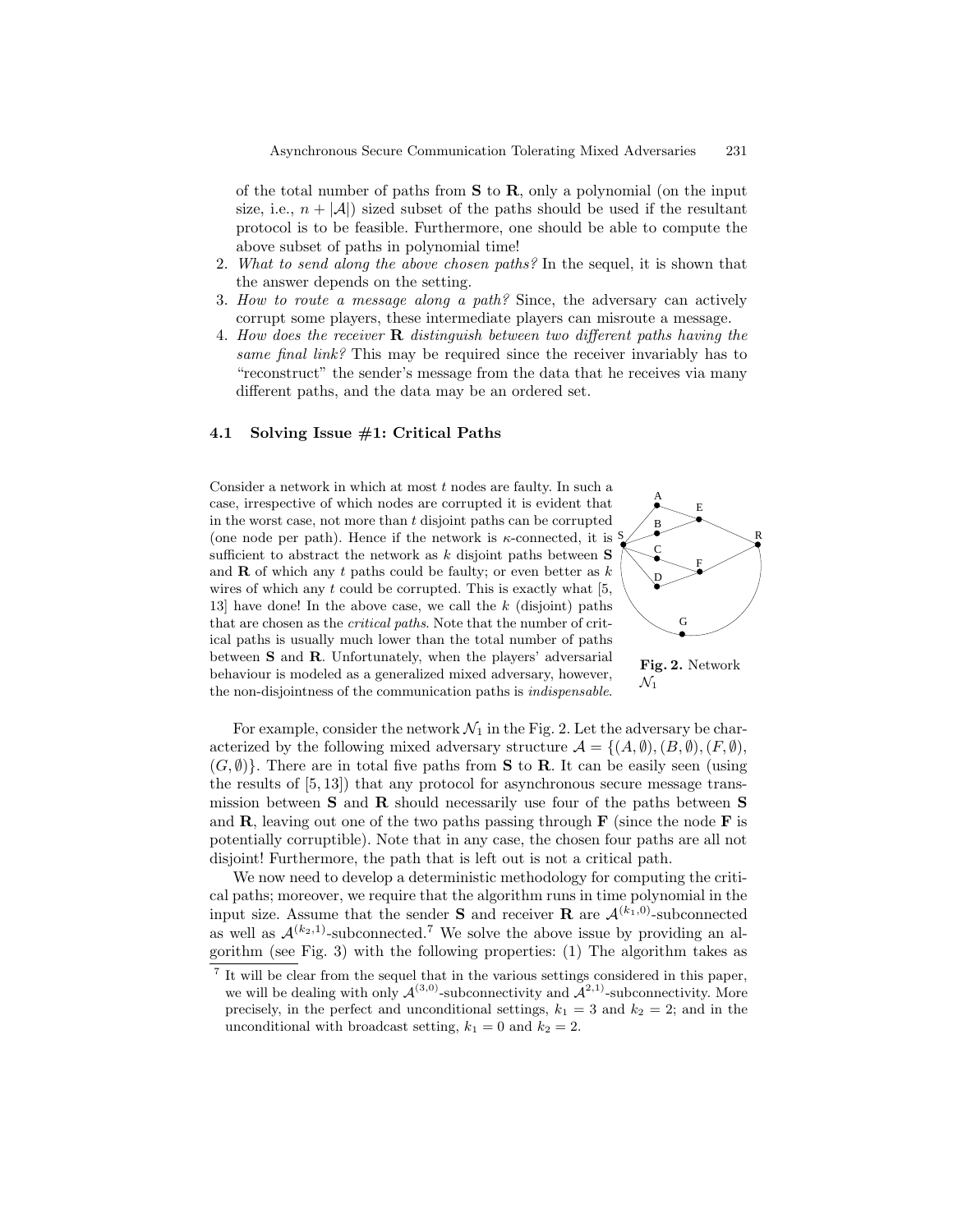input  $\mathcal{N}(\mathcal{P}, \mathcal{E})$ , A, and the sender **S** and the receiver **R**. (2) The algorithm outputs a set of paths between **S** and **R** in N, denoted by  $PotX_a(S, \mathbf{R})$ . (3) The algorithm runs in time polynomial in  $|\mathcal{P}|$  and  $|\mathcal{A}|$ , viz.  $O(|\mathcal{P}|\cdot |\mathcal{A}|^6)$ . (4) The number of paths in  $PotX_a(S, \mathbf{R})$  is polynomial in  $|\mathcal{A}|$ , viz.  $O(|\mathcal{A}|^3)$ . (5) A solution using  $PotX<sub>a</sub>(S, R)$  exists if and only if a solution that uses the full set of paths  $\mathcal{X}_{path}(\mathbf{S}, \mathbf{R})$  exists, i.e. it is ensured that **S** and **R** are  $\mathcal{A}^{(k_1,0)}$ -subconnected as well as  $\mathcal{A}^{(k_2,1)}$ -subconnected even if the set of paths is restricted to  $PotX_a(\mathbf{S}, \mathbf{R})$ .

```
Computing PotX_a(S, R)Inputs: \mathcal{N}(\mathcal{P}, \mathcal{E}), A, sender S and receiver R.
    Let PotX_a(S, \mathbf{R}) = \emptyset and let \mathcal{A}_{access}^{(1)} = \{A_i = (\mathcal{P} \setminus D) | \forall (D, E) \in \mathcal{A}\}.For i_1 = 1 to |\mathcal{A}^{(1)}_{access}|For i_2 = i_1 + 1 to |A_{access}^{(1)}|. . .
            For i_{k_1} = i_{k_1-1} + 1 to |A_{access}^{(1)}|<br>
IF (PotX_a(\mathbf{S}, \mathbf{R}) \cap \mathcal{N}_{[A_{i_1} \cap A_{i_2} \cap ... \cap A_{i_{k_1}}]}) = 0THEN Select at random some path p in \mathcal{N}_{[A_{i_1} \cap A_{i_2} \cap ... \cap A_{i_{k_1}}]}\text{and set } Pot\mathcal{X}_{a}(\mathbf{S},\mathbf{R}) \leftarrow Pot\mathcal{X}_{a}(\mathbf{S},\mathbf{R}) \cup \{p\}.NEXT i_{k_1}. . .<br>NEXT i2
   NEXTi_1Let \mathcal{A}^{(2)}_{access} = \{A_i = (\mathcal{P} \setminus (D \cup E)) | \forall (D, E) \in \mathcal{A}\}.For i_1 = 1 to |\mathcal{A}^{(2)}_{access}|...<br>
For i_{k_2} = i_{k_2-1} + 1 to |A^{(1)}_{access}|<br>
IF (PotX_a(\mathbf{S}, \mathbf{R}) \cap \mathcal{N}_{[A_{i_1} \cap ... \cap A_{i_{k_2}}]}) == ∅THEN Select at random some path p in \mathcal{N}_{[A_{i_1} \cap ... \cap A_{i_{k_2}}]}and set PotX_a(\mathbf{S}, \mathbf{R}) \leftarrow PotX_a(\mathbf{S}, \mathbf{R}) \cup \{p\}.NEXTi_{k_2}...<br>NEXTi_1Comment: The above construction ensures that S and R are \mathcal{A}^{(k_1,0)}-subconnected as well as
A^{(k_2,1)}-subconnected even if the set of paths is restricted to PotX_a(S, R).
```
Fig. 3. Identifying the critical paths  $PotX_a(S, R)$ .

Theorem 1. The algorithm in Fig. 3 satisfies all the above stated properties. We assume the worst case of  $k_1 = 3$  and  $k_2 = 2$ .

PROOF OF PROPERTY 3: The only computational intensive step is the IF step, which takes  $O(|\mathcal{P}|\cdot| Pot\mathcal{X}_a(\mathbf{S},\mathbf{R})|)$  time. Since,  $|Pot\mathcal{X}_a(\mathbf{S},\mathbf{R})| = O|\mathcal{A}|^3$  (see Proof of Property 4), the overall computational complexity is  $O(|\mathcal{P}| \cdot |\mathcal{A}|^6)$ .

PROOF OF PROPERTY 4: The property is clear from the fact that in each of the  $\sqrt{2}$  $|\mathcal{A}|$ 3 ¶ + µ  $|\mathcal{A}|$ 2 iterations, the size of  $PotX_a(\mathbf{S}, \mathbf{R})$  increases by at most one.

PROOF OF PROPERTY 5: Follows from the construction.  $\Box$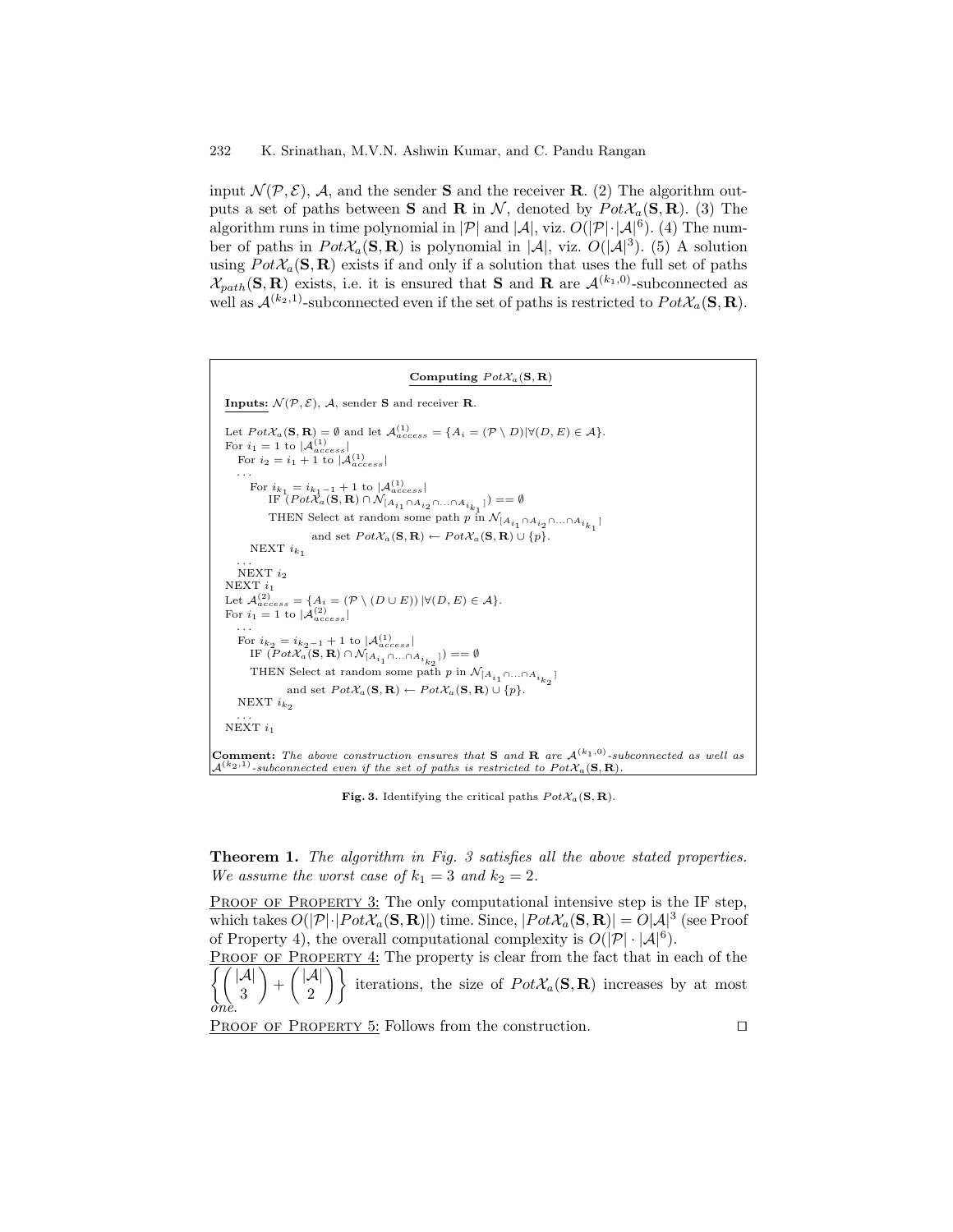## 4.2 Solving Issues  $\#2 \& \#4$ : Anonymous Secret Sharing

We require that the adversary should get no information about the message, whilst  **should be able to reconstruct the message (or should at least be able** to detect a fault, if not correct it!). This is reminiscent of secret sharing. Moreover,  $\bf{R}$  may not be able to distinguish between shares routed on *different* paths arriving through the same final link. Therefore the requirement is that of anonymous secret sharing [4]. In our case, anonymization is easily achieved by creating self-identifying message packets by appending the intended path number to the message, i.e., if the message packet  $\varpi_i$  is to be routed through path  $p_i$ , the self*identifying* packet would be  $(\varpi_i, i)$ . The above abstraction helps us work with secret sharing alone since it can easily be "compiled" into anonymous secret sharing. In the unconditional case, as will be illustrated in the sequel, it is sufficient if the secret is split into shares such that their sum gives back the secret. However, in the perfect setting, we use the linear perfect secret sharing schemes based on monotone span programs [11].

## 4.3 Solving Issue #3: Routing Algorithm

As a recap, a routing primitive is essential since it is not guaranteed that a message intended to be routed along a path will reach the receiver on that particular path. We prove that such a strong primitive is not required and the weaker primitive described in Observation 11 is sufficient to design secure message transmission protocols. We next provide the routing primitive  $\Delta_{async}$  (see Fig. 4) for asynchronous networks.

**Observation 11** It is sufficient to have a routing algorithm  $\Delta$  that guarantees that on every honest path  $p_i$  (identified by i), **R** receives exactly one correct self-identifying packet, namely  $(\varpi_i, i)$ .

We now prove that the algorithm  $\Delta_{async}$  satisfies the weak routing primitive described in Observation 11.

**Theorem 2.** The Routing Algorithm  $\Delta_{async}$  for asynchronous networks, given in Fig. 4, satisfies the specification as in Observation 11.

PROOF: Let  $p_i$  be an *honest* path through which **S** intended to send message  $\overline{\omega}_i$ . On the contrary, assume that **R** received on path  $p_i$  either:

- 1. One incorrect packet: This leads to a contradiction because if the packet was correct up to q hops, our algorithm ensures that it is correct even after  $q+1$ hops. Proof follows through induction.
- 2. No packet: As all the nodes on the path are honest it is clear that at least one packet (viz. the packet routed through that path  $(\varpi_i, i)$ ) will eventually reach **R**. (Note that, however, **R** may not wait for this message.)
- 3. More than one packet: Since more than one packet was received on the honest path  $p_i$  (with the same path identifier), there exists at least one packet whose path identifier was corrupted to  $i$ . Let  $N$  be the corrupted node where the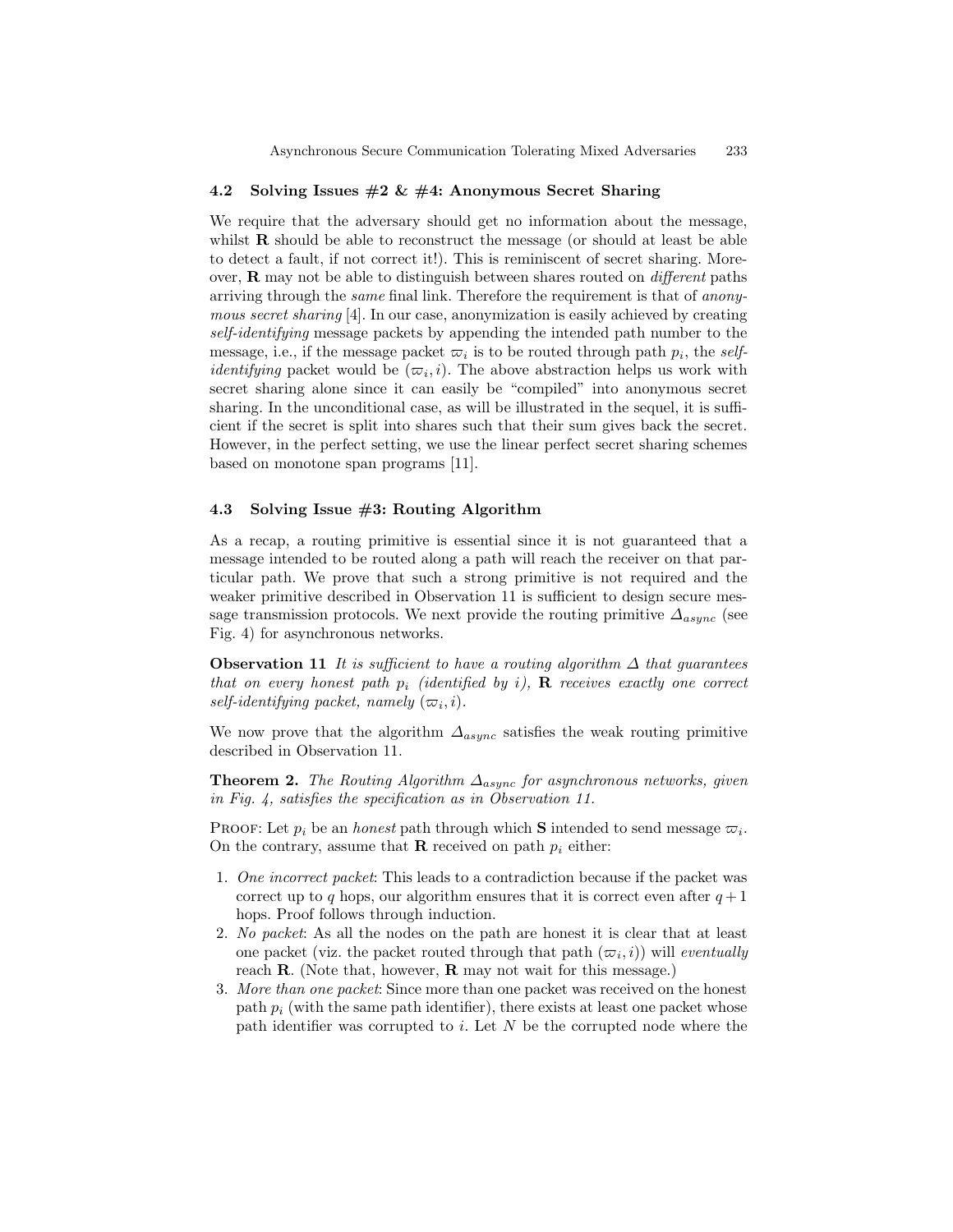### Routing Algorithm  $\Delta_{\mathit{async}}$

Inputs: The sender S, receiver R, message  $\varpi_i$  to be routed through path  $p_i$ , and the subset of paths  $\Phi(\mathbf{S}, \mathbf{R}) \subset \mathcal{X}_{path}(\mathbf{S}, \mathbf{R})$  under consideration. Code for the Sender S: Send packet  $(\varpi_i, i)$  to node N, IF path  $p_i = (\mathbf{S}, N, \dots, \mathbf{R})$  and  $p_i \in \Phi(\mathbf{S}, \mathbf{R})$ . Code for an Internal Node N: IF the packet  $(\varpi_i, i)$ , where path  $p_i = (\mathbf{S}, \dots, N_1, N_2, N_3, \dots, \mathbf{R})$  and  $p_i \in \Phi(\mathbf{S}, \mathbf{R})$ , is received from  $N_1$  and  $N_2 == N$ , THEN send it to  $N_3$ . ELSE *throw away* the packet  $(\varpi_i, i)$ . Code for the Receiver R: For each  $p_i \in \Phi(\mathbf{S}, \mathbf{R})$ , initialize  $\tau_i = \vdash$ . Let  $S_{recd}$  (initialized to  $\emptyset$ ) keep track of the paths through which **R** receives. IF **R** receives the packet  $(\varpi_i, i)$  from  $N_\ell$ , where path  $p_i = (\mathbf{S}, \dots, N_\ell, \mathbf{R})$ **THEN**  $S_{recd} \longleftarrow S_{recd} \cup \{p_i\}.$ IF  $\tau_i == \vdash$ THEN set  $\tau_i = (\varpi_i, i)$ . ELSE set  $\tau_i = \perp$ . ELSE set  $\tau_i = \perp$ . // i.e., when the message is received but not along  $p_i$ . Wait until  $S_{recd} \supseteq (\Phi(\mathbf{S}, \mathbf{R}) \setminus \Lambda_D)$  for some  $(\Lambda_D, \Lambda_E) \in \mathcal{A}_{path}^{[\Phi]}(\mathbf{S}, \mathbf{R})$ . **Comment:** If  $\tau_i$  still remains as  $\vdash$ , it means no messages were received on  $p_i$ . If  $\tau_i$  is  $\bot$ , it means that the message(s) received over  $p_i$  are probably invalid and better not used.

Fig. 4. The Routing Algorithm for Asynchronous Networks.

path identifier was corrupted to i and sent to a honest node  $N_h$  in  $p_i$ .  $\Delta_{async}$ ensures that this packet is *thrown away* by  $N_h$ . Notice that the same holds even when  $N_h = \mathbf{R}$ .

### 5 Unconditionally Secure Communication with Broadcast

## 5.1 Impossibility

Theorem 3. Unconditionally secure message transmission tolerating A across an asynchronous network  $N$  with broadcast capability is possible only if the sender **S** and the receiver **R** are  $\mathcal{A}^{(2,1)}(\mathbf{S}, \mathbf{R})$ -subconnected.

PROOF: Assume that, on the contrary, secure transmission with negligible error is possible even when **S** and **R** are not  $\mathcal{A}^{(2,1)}(\mathbf{S}, \mathbf{R})$ -subconnected. In this case, the adversary can exploit the asynchrony of the network and delay the messages routed through the paths in  $\Lambda_D$  for some class  $\Lambda = (\Lambda_D, \Lambda_E) \in \mathcal{A}_{path}^{\mathcal{X}}(\mathbf{S}, \mathbf{R}).$ Since **S** and **R** are not  $\mathcal{A}^{(2,1)}(\mathbf{S}, \mathbf{R})$ -subconnected, there exists a class  $\Lambda'$  such that  $\Lambda' = (\Lambda_D', \Lambda_E') \in \mathcal{A}_{path}^{\mathcal{X}}(\mathbf{S}, \mathbf{R})$  such that  $\Lambda_D \cup \Lambda_D' \cup \Lambda_E' = \mathcal{X}_{path}(\mathbf{S}, \mathbf{R})$ . Thus by choosing to corrupt this class  $\Lambda'$  the adversary has all the knowledge that **R** takes into consideration thus violating the secrecy requirement.  $\Box$ 

### 5.2 Possibility

We propose a protocol sketch for unconditionally secure communication on the lines of [8] and show that the  $\mathcal{A}^{(2,1)}(\mathbf{S},\mathbf{R})$ -connectivity condition is sufficient.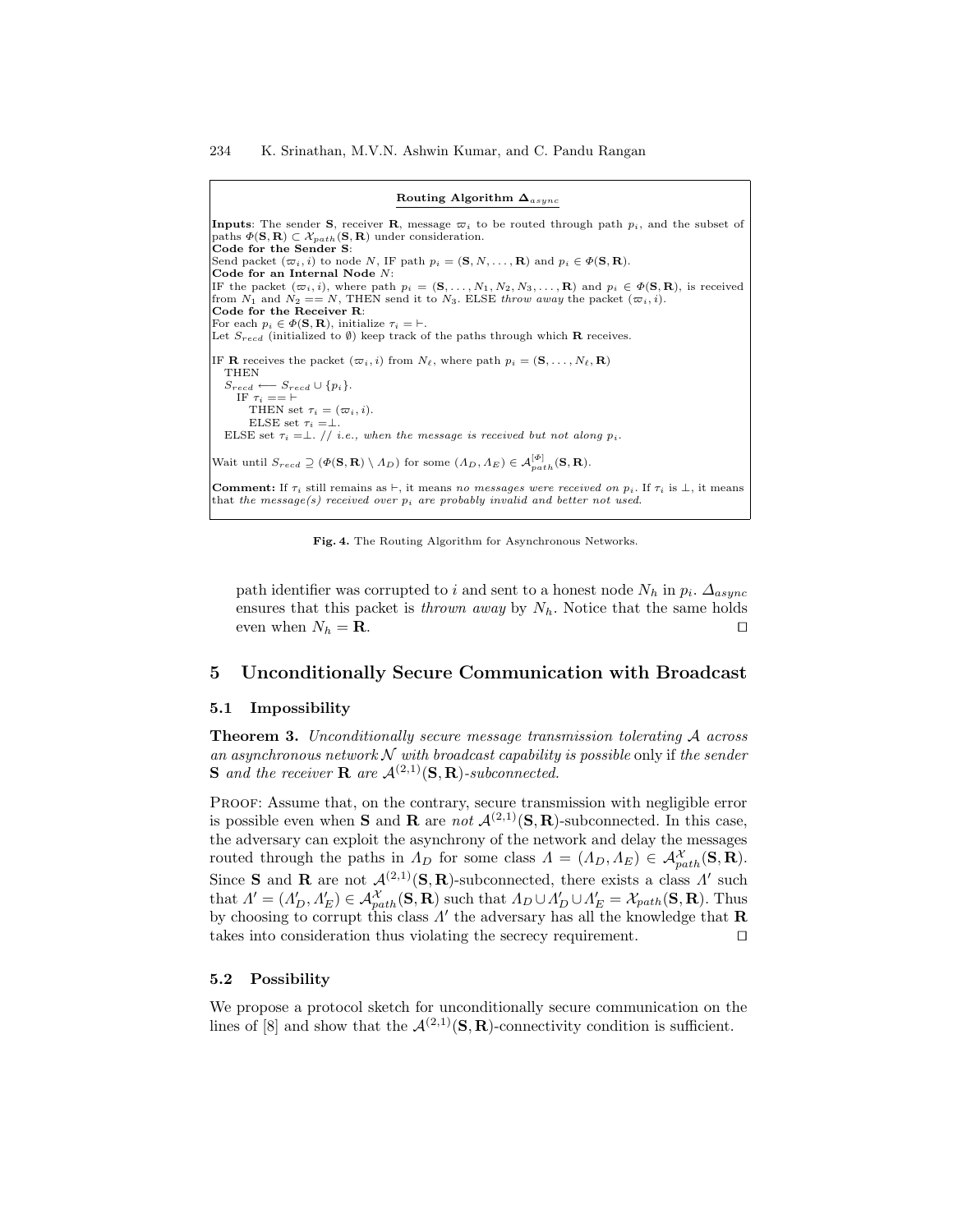Asynchronous Unconditionally Secure Transmission

- 1. **S** sends different  $\rho_j^{\mathbf{S}}, \sigma_j^{\mathbf{S}} \in \mathcal{F}$  on each path  $p_j$  in  $\Phi(\mathbf{S}, \mathbf{R})$ .
- 2. For each,  $\rho_j^{\bf R}, \sigma_j^{\bf R}$  that **R** receives on the correct path  $p_j$ , **R** reliably sends (using the broadcast channel) a random  $\nu_j^{\mathbf{R}} \in \mathcal{F}$  and  $s_j^{\mathbf{R}} = (\nu_j^{\mathbf{R}} \cdot \rho_j^{\mathbf{R}} + \sigma_j^{\mathbf{R}})$  to **S**.
- 3. S constructs  $G = \{j | s_j^R = (\nu_j^R \cdot \rho_j^S + \sigma_j^S)\}\$ . S reliably sends (using the broadcast channel) G and  $Z = m^{\mathbf{S}} + \Sigma_G \rho_j^{\mathbf{S}}$ .
- 4. **R** computes  $m^{\mathbf{R}} = \tilde{Z} \Sigma_G \rho_j^{\mathbf{R}}$ .

Fig. 5. Unconditionally Secure Transmission with Broadcast.

Theorem 4. The protocol given in Fig. 5 is indeed a protocol guaranteeing unconditionally secure communication if the sender **S** and the receiver **R** are  $\mathcal{A}^{(2,1)}$ . subconnected.

PROOF OF SECRECY: Since the network is asynchronous, the receiver can expect to receive messages only on paths in  $(\mathcal{X}_{path}(S,R) \setminus \Lambda_D)$  (for some  $\Lambda =$  $(A_D, A_E) \in \mathcal{A}_{path}^{\mathcal{X}}(\mathbf{S}, \mathbf{R})$ . However, since **S** and **R** are  $\mathcal{A}^{(2,1)}$ -subconnected, even if the adversary corrupts some other class  $\Lambda' = (\Lambda'_{D}, \Lambda'_{E})$ , there exists one path  $p_h$  on which the messages will reach **R** and has no corrupted (active or passive) player. Hence, **R** receives the values  $\rho_j^{\bf S}$  and  $\sigma_j^{\bf S}$  correctly. The adversary can not find out the value  $\rho_j^{\mathbf{S}}$  even using  $s_j^{\mathbf{R}}$  and  $\nu_j^{\mathbf{R}}$ . Hence the adversary can only *guess* the value of  $m^{\mathbf{S}}$  even after knowing Z.

PROOF OF RESILIENCY:  $m^S \neq m^R$  if and only if  $\rho_j^S \neq \rho_j^R$  for some  $j \in G$ . This occurs with a probability  $\frac{1}{|\mathcal{F}|}$ . Hence,  $Pr(m^{\mathbf{S}} \neq m^{\mathbf{R}}) \leq \frac{|G|}{|\mathcal{F}|}$  $\frac{|G|}{|\mathcal{F}|}$ , which can be made sufficiently small since one could choose the working field such that  $|\mathcal{F}| > \frac{|G|}{\delta}$ δ and still have the compute, round and communication complexity of the resultant protocol polynomial in the size of the network, the size of the maximal basis of the adversary structure and  $\log \frac{1}{\delta}$  (if  $\delta > 0$ ).

## 6 Unconditionally Secure Communication without Broadcast

## 6.1 Impossibility

Theorem 5. Unconditionally secure message transmission tolerating A across an asynchronous network  $\mathcal N$  without broadcast capability is possible only if the sender **S** and the receiver **R** are  $\mathcal{A}^{(2,1)}(\mathbf{S}, \mathbf{R})$ -subconnected as well as  $\mathcal{A}^{(3,0)}(\mathbf{S}, \mathbf{R})$ subconnected.

PROOF: As a direct consequence of Theorem 3,  $S$  and  $R$  should be at least  $\mathcal{A}^{(2,1)}(\mathbf{S},\mathbf{R})$ -subconnected for any secure communication protocol to satisfy the secrecy condition. For the sake of contradiction, assume that there exists a scheme  $\xi$  for unconditionally secure communication even when S and R are not  $\mathcal{A}^{(3,0)}(\mathbf{S},\mathbf{R})$ -subconnected. Using  $\xi$ , we construct a protocol  $\xi'$  for unconditionally secure communication between a sender  $S'$  and a receiver  $R'$  over a network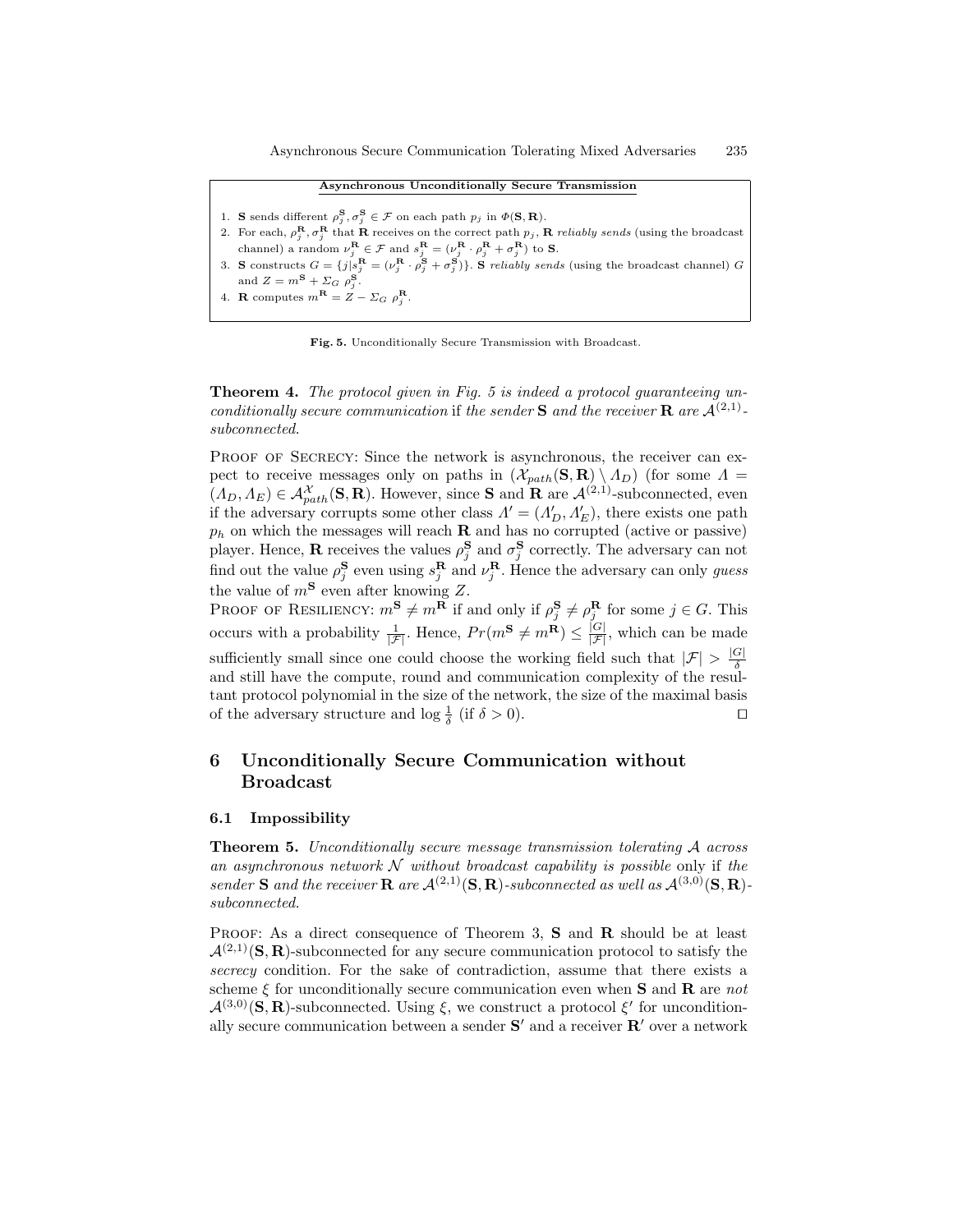$\mathcal{N}'$ , wherein **S'** and **R'** are connected by exactly *three* disjoint paths ( $p_1, p_2$  and  $p_3$ ), at least one of which is corrupted by a Byzantine adversary. However, in this case, secure communication of any sort is impossible. The adversary can delay the message through one of the paths so that  $\mathbb{R}^{\prime}$  does not take it into consideration. Then the adversary can corrupt one of the other two messages. Thus  $\mathbb{R}^{\prime}$  will have to reconstruct the secret using one of the two messages and in a sense has exactly the same amount of information as the adversary. Since the adversary should not get more information about the secret (than what he can get by random guessing), unconditionally secure communication is not possible.

Construction of  $\xi'$  from  $\xi$  is simple. Since, **S** and **R** are not  $\mathcal{A}^{(3,0)}(\mathbf{S},\mathbf{R})$ subconnected, there exist three classes  $A_1 = (A_{D_1}, A_{E_1}), A_2 = (A_{D_2}, A_{E_2}), A_3 =$  $(A_{D_3}, A_{E_3})$  in the path adversary structure such that  $A_{D_1} \cup A_{D_2} \cup A_{D_3}$  =  $\mathcal{X}_{path}(\mathbf{S}, \mathbf{R})$ . Construct scheme  $\xi'$  wherein, every message sent through a path in  $\Lambda_{D_1}$  in  $\xi$  is sent through the path  $p_1$  in  $\xi'$ ; every message sent through a path in  $\Lambda_{D_2} \setminus \Lambda_{D_1}$  in  $\xi$  is sent through the path  $p_2$  in  $\xi'$ ; and every message sent through a path in  $\Lambda_{D_3} \setminus (\Lambda_{D_1} \cup \Lambda_{D_2})$  in  $\xi$  is sent through the path  $p_3$  in  $\xi'$ . Hence, if  $\xi$ is a protocol for unconditionally secure communication, so is  $\xi'$ . The contract  $\Box$ 

### 6.2 Possibility

We remark that the protocol for unconditionally secure communication in Fig. 5 will work even in this case, if we are able to simulate *reliable but insecure* transmission. We provide below a protocol for the same (which we call Pub-LIC transmission) whenever the sender and receiver are at least  $\mathcal{A}^{(3,0)}(\mathbf{S},\mathbf{R})$ subconnected.

#### Public Transmission & Reception

**Transmission:** Sender **S** sends message m on all paths in  $\Phi(\mathbf{S}, \mathbf{R})$ . **Reception:** The receiver **R** receives on paths in  $S_{recd} = (\Phi(\mathbf{S}, \mathbf{R}) \setminus \Lambda_D)$  for some  $(A_D, A_E) \in \mathcal{A}_{path}^{[\Phi]}(\mathbf{S}, \mathbf{R}).$ Let the receiver **R** receive  $m'_i$  on path  $p_i \in S_{\text{recd}}$ . Set  $m' = m'_i$  such that  $\exists (\Lambda'_D, \Lambda'_E) \in \mathcal{A}_{path}^{[\Phi]}(\mathbf{S}, \mathbf{R}), \{j | m'_j = m'_i\} \supseteq (S_{recd} \setminus \Lambda'_D).$  $m'$  is the PUBLICLY received message. **Comment:** The PUBLICLY RECEIVED message  $m'$  is that message which is received through the paths which form a set in the path access structure.



**Theorem 6.** Reliable, yet insecure transmission is possible if and only if S and **R** are  $\mathcal{A}^{(3,0)}(\mathbf{S},\mathbf{R})$ -subconnected.

NECESSARY: Assume the contrary. Then there exists classes  $\Lambda_1, \Lambda_2$  and  $\Lambda_3$  such that  $\Lambda_1 \cup \Lambda_2 \cup \Lambda_3 = \mathcal{X}_{path}(\mathbf{S}, \mathbf{R})$ . The adversary slows down the messages in  $\Lambda_1$ and corrupts those in either  $\Lambda_2$  or  $\Lambda_3$ . Note that **R** has no idea whether  $\Lambda_2$  is corrupted or  $\Lambda_3$  is corrupted and can not decide whether messages through  $\Lambda_2$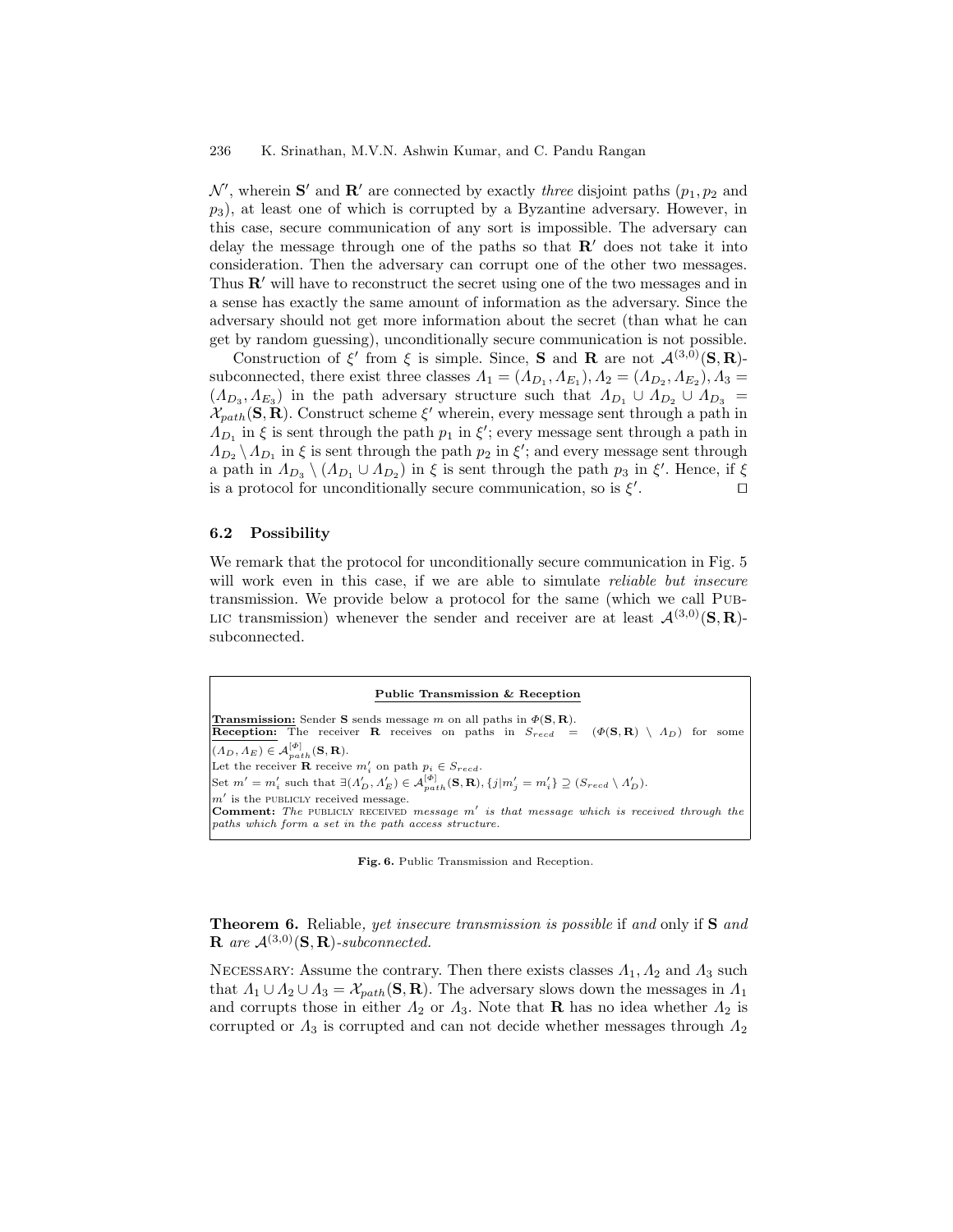are correct or those through  $\Lambda_3$  are correct. Thus reliable transmission is not possible.

SUFFICIENT: See protocol in Fig. 6. Suppose S transmits a message  $m$  to R. Let **R** receive m'. Assume that  $m' \neq m$ . This would require the adversary to corrupt the paths in  $\Lambda_B = (S_{read} \setminus \Lambda_D') = (\Phi(\mathbf{S}, \mathbf{R}) \setminus (\Lambda_D \cup \Lambda_D'))$ . Hence,  $\exists (\Lambda_D'', \Lambda_E'') \in$  $\mathcal{A}_{path}^{[\Phi]}(\mathbf{S}, \mathbf{R})$  such that  $\Lambda_D^{\prime\prime} \supseteq \Lambda_B$ . This would imply that,  $\exists (\Lambda_D, \Lambda_E), (\Lambda_D^{\prime}, \Lambda_E^{\prime}),$  $(A''_D, A''_E) \in \mathcal{A}_{path}^{[\Phi]}(\mathbf{S}, \mathbf{R})$  such that  $A_D \cup A'_D \cup A''_D = \Phi(\mathbf{S}, \mathbf{R})$ . This leads to a contradiction since **S** and **R** are  $\mathcal{A}^{(3,0)}(\mathbf{S}, \mathbf{R})$ -subconnected.

## 7 Perfectly Secure Communication

### 7.1 Impossibility

Theorem 7. Perfectly secure message transmission tolerating A across an asynchronous network  $\mathcal N$  is possible only if the sender **S** and the receiver **R** are  $\mathcal{A}^{(2,1)}(\mathbf{S},\mathbf{R})$ -subconnected as well as  $\mathcal{A}^{(3,0)}(\mathbf{S},\mathbf{R})$ -subconnected. This is irrespective of whether  $N$  has broadcast capabilities or not.

PROOF: Assume for the sake of contradiction that there exists a scheme  $\xi$  for secure message transmission of  $m \in \mathcal{F}$  from **S** to **R** tolerating A across N not satisfying either  $\mathcal{A}^{(3,0)}(\mathbf{S},\mathbf{R})$ -subconnectivity or the  $\mathcal{A}^{(2,1)}(\mathbf{S},\mathbf{R})$ -subconnectivity condition. Also assume that each execution of  $\xi$  proceeds in phases, and that in the odd phase the sender  $S$  sends messages to the receiver  $R$  while in an even phase transmits to S.

Case 1– Violation of  $\mathcal{A}^{(3,0)}(\mathbf{S},\mathbf{R})$ -subconnectivity:

In this case, there exist three classes  $(A_{D_1}, A_{E_1}), (A_{D_2}, A_{E_2}), (A_{D_3}, A_{E_3}) \in \mathcal{A}_{path}^{\mathcal{X}}(\mathbf{S}, \mathbf{R})$ such that  $\Lambda_{D_1} \cup \Lambda_{D_2} \cup \Lambda_{D_3} = \mathcal{X}_{path}(\mathbf{S}, \mathbf{R})$ . Let  $m \neq m' \in \mathcal{F}$ . We construct two executions,  $\Psi$  and  $\Psi'$  of  $\xi$  that, for every k, are indistinguishable to **R** after k phases of communication. However, we construct the two executions in such a way that in  $\Psi$  the message being transmitted is m, while in  $\Psi'$  the message being transmitted is  $m'$  thus proving that these executions cannot terminate, violating the resiliency condition.

Assume that in phase  $2i+1$  of the execution of  $\Psi$  (or  $\Psi'$ ), **S** sends  $\alpha_i$  (respectively  $\alpha_i'$ ) through the paths in  $\Lambda_{D_1}$ ,  $\beta_i$  (respectively  $\beta_i'$ ) through the paths in  $(\Lambda_{D_2} \setminus$  $(\Lambda_{D_1})$  and  $\gamma_i$  (respectively  $\gamma_i'$ ) through the paths in  $(\Lambda_{D_3} \setminus (\Lambda_{D_1} \cup \Lambda_{D_2}))$ . The adversary corrupts  $\Lambda_{D_3}$ (respectively  $\Lambda_{D_2}$ ) in the execution of  $\Psi$ (respectively  $\Psi'$ ) and delays the messages sent through paths in  $\Lambda_{D_1}$  so that **R** will not consider these messages. In each phase of the execution of  $\Psi$ (respectively  $\Psi'$ ), the adversary corrupts the message  $\gamma_i$  (respectively  $\beta_i$ ) to  $\gamma_i$  (respectively  $\beta_i$ ). At the end of the  $i^{th}$  phase, **R** receives  $\beta_i, \gamma_i'$  on paths in  $(\Lambda_{D_2} \cup \Lambda_{D_3}) \setminus \Lambda_{D_1}$  in both the executions. Clearly, the receiver cannot distinguish between the two executions, violating the resiliency requirement. Note that the existence of a broadcast channel does not help.

Case 2– Violation of  $\mathcal{A}^{(2,1)}(\mathbf{S},\mathbf{R})$ -subconnectivity:

This means that there exist two classes  $(A_{D_1}, A_{E_1}), (A_{D_2}, A_{E_2}) \in \mathcal{A}_{path}^{\mathcal{X}}(\mathbf{S}, \mathbf{R})$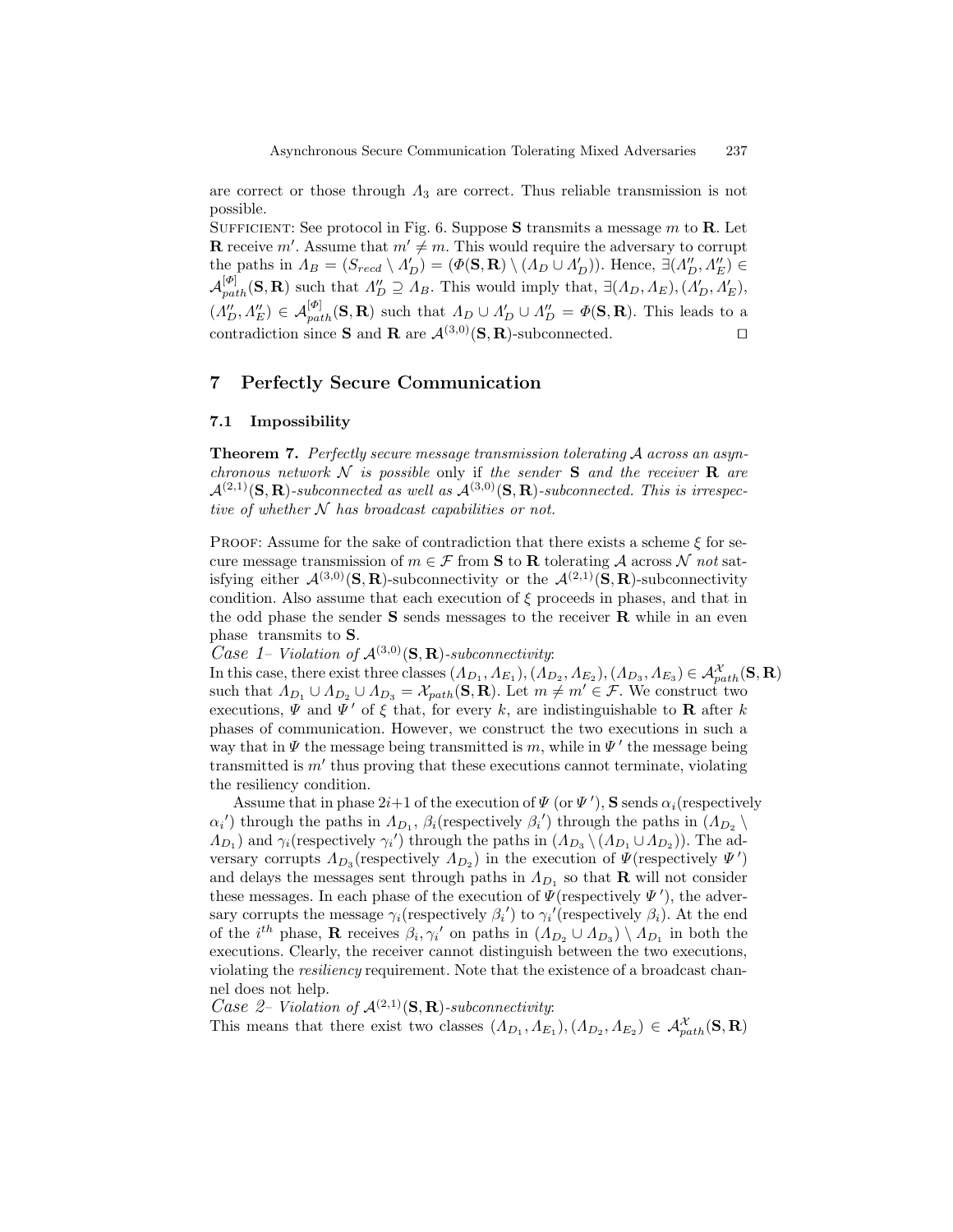such that  $\Lambda_{D_1} \cup \Lambda_{E_1} \cup \Lambda_{D_2} = \chi_{path}(\mathbf{S}, \mathbf{R})$ . Hence, by choosing the class  $(\Lambda_{D_1}, \Lambda_{E_1})$ from A and delaying the messages routed through paths in  $\Lambda_{D_2}$  (so that **R** doesn't consider these messages), the adversary gains as much knowledge of the message as does  $\bf{R}$  violating the *secrecy* requirement.

The fact that the presence of a broadcast primitive leaves the condition unaffected follows from Theorem 6 and the protocol (see Fig. 6) for simulating broadcast.  $\Box$ 

## 7.2 Possibility

We show that the protocols in line with  $[5, 12]$ , when modified to the asynchronous and generalized mixed adversary setting, works correctly over any network that is  $\mathcal{A}^{(2,1)}(\mathbf{S},\mathbf{R})$ -subconnected as well as  $\mathcal{A}^{(3,0)}(\mathbf{S},\mathbf{R})$ -subconnected. We begin by describing a method for sharing and reconstructing a secret, which we will denote as algorithm  $\Upsilon$  (see Fig. 7). It is known that a polynomial sized MSP<sup>8</sup> [11]  $\mathcal{M} = (\mathcal{F}, M_{d \times e}, \psi)$  can be constructed (preferably of size as small as possible), corresponding to the adversary structure  $\mathcal{A}_{path}^{[\mathcal{X}]}(S,R)$  with the range of  $\psi$  being  $\Phi(\mathbf{S}, \mathbf{R})$  and the target vector  $\vec{T} = [1, 0, \dots, 0]$ . With these inputs, we describe the *sharing* and *reconstruction* algorithm  $\gamma$  in Fig. 7.

Our transmission protocol (see Fig. 8) runs in iterations. In each iteration the sender **S** attempts the transmission of a random pad  $\rho$  by sending share  $\varpi_i$ (constructed using  $\gamma$ ) along each path  $p_i$ . Since, is not assured of hearing on all the paths, **R** waits for messages on a subset of paths  $S_{\text{recd}}$  and attempts to reconstruct the random pad  $\rho$  (using the reconstruction algorithm of  $\gamma$ ) from the shares received. If  $\bf{R}$  is not able to conclusively reconstruct a unique pad,  $\bf{R}$ publicly sends all the received messages to S. From these shares, S constructs the set of faulty paths F. First **S** constructs the set  $S_{\text{recd}}$ , the paths on which R actually received messages. Among these paths, S marks a path to be faulty (and adds to the set  $F$ ) if **R** had received a wrong message. Note that at least one path is recognized as faulty, since otherwise the transmission of  $\rho$  would have been successful, terminating the pad-agreement phase of the protocol. Now S and R prune the adversary structure (as in the synchronous case) and restart the protocol for a different pad  $\rho'$ . When the transmission of a pad  $\rho$  is successful, **R** PUBLICLY SENDS **OK** upon which **S** sends  $Z = m \oplus \rho$  publicly. The receiver can get back m by  $m = Z \ominus \rho$ .

<sup>8</sup> Every linear secret sharing scheme can be represented as a Monotone Span Program defined as the triple  $(\mathcal{F}, M, \Im)$  where F represents a finite field, M is a  $d \times e$  matrix with entries in F, and  $\Im : \{1 \dots d\} \to \{P_1 \dots P_n\}$  is a function. Each row of the matrix M is labeled by players in the sense that  $\Im$  assigns the label  $\Im(k)$  to the k-th row of M,  $1 \leq k \leq d$ . For  $A \subset \{P_1 \ldots P_n\}$ , M<sub>A</sub> denotes the matrix that consists of all rows in M labeled by players in A. Let  $\vec{T} \in \mathcal{F}^e$  be the target vector. A MSP is said to accept (or reject) a structure  $\mathcal{Z}$  if  $\forall Z \in \mathcal{Z}$ , there exists (does not exist, respectively) a linear combination of the rows of  $M_Z$  which equals  $\vec{T}$ . An MSP is said to correspond to an adversary structure  $A_{adv}$  if it rejects exactly  $A_{adv}$ . By the size of an MSP, we mean the number of rows in  $M$ .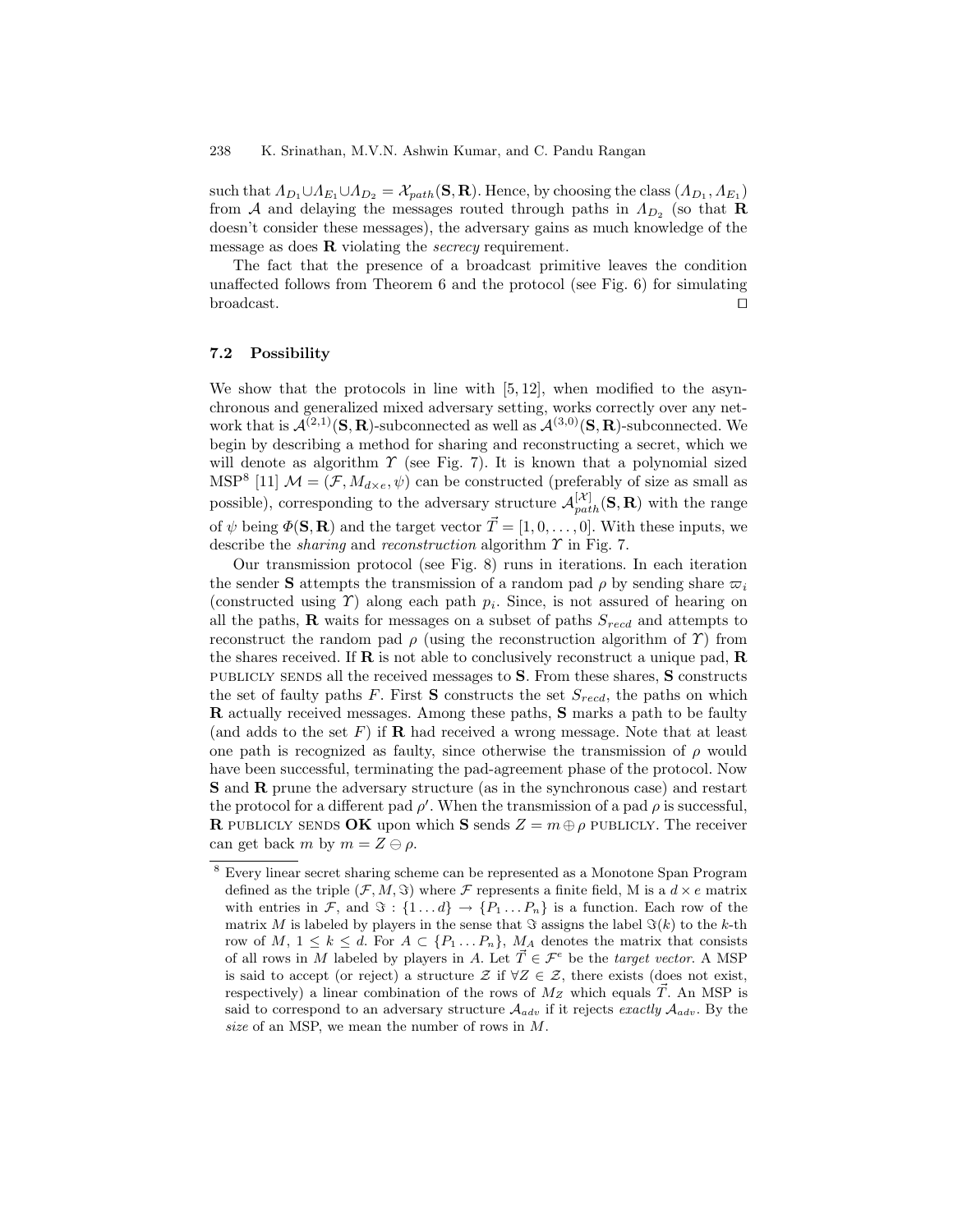#### Sharing & Reconstruction

**Sharing:** We arrive at the entity to be sent across each of the paths in  $\Phi(S, R)$  in the following three steps.

- 1. Computing the Secret Shares: Let  $\rho$  be the random pad to be agreed upon and  $\vec{s} = [\rho, \varphi_1, \varphi_2, \dots, \varphi_{e-1}]$  where all  $\varphi_i$ 's are random elements in  $\mathcal{F}$ . The shares are constructed
- as  $\vec{\chi} = M \times \vec{s}^T$  and the share  $\chi_j$  corresponds to path  $\psi(j)$  (label of the  $j^{th}$  row in M).<br>2. "Anonymization" and the packet construction: We convert each of the shares to be sent into what we call self-identifying packets. Consider each share  $\chi_j$  as a binary string of length lg  $|\mathcal{F}|$ . The packet  $\varpi_i$  corresponding to path  $p_i$  is the base 3 number obtained as follows:
	- Append the digit 2 to the binary strings representing each  $\chi_i$ , to get a ternary string denoted by  $\chi'_j$ .
	- Concatenate all the  $\chi'_j$ 's assigned to  $p_i$  to get  $(\varpi_i)_{base\;3} = \chi'_{j_1} \circ \chi'_{j_2} \circ \ldots \circ \chi'_{j_k} =$  $\chi_{j_1} \circ 2 \circ \chi_{j_2} \circ 2 \circ \ldots \circ 2 \circ \chi_{j_k} \circ 2$  where  $\forall j_\ell$ , the label  $\psi(j_\ell) = p_i$ .

Reconstruction: The receiver undoes the transformations performed by S to obtain the original shares  $\vec{\chi}$ . If all the shares are **correct**, then the receiver **R** can indeed reconstruct the secret as follows:

1. For each set  $A \in \mathcal{A}_{acc}^{[\Phi]}$ , find  $\vec{\lambda}_A$  such that  $\vec{\lambda}_A \times M_A = \vec{T}$ . (By the MSP definition, such a  $(1 \times e)$  vector  $\vec{\lambda_A}$  should exist.)

2.  $\rho = \vec{T} \times \vec{s}^T = \vec{\lambda_A} \times M_A \times \vec{s}^T = \vec{\lambda_A} \times \vec{\chi_A}.$ 

Fig. 7. Algorithm for Sharing and Reconstruction.

Theorem 8. The transmission protocol given in Fig. 8 has the following properties: (1) The protocol provably terminates and runs in time polynomial in  $(n + |A_{adv}|)$ . (2) The protocol satisfies the security requirements. (3) The overall message complexity of the protocol is polynomial in  $(n + |A_{adv}|)$ . The proof follows from the Lemma 1, Theorem 1, Lemma 2 and Lemma 3.

Lemma 1 (Termination). The transmission protocol will terminate in at most |A| iterations.

Proof: We show that if an iteration did not successfully transmit the random pad  $\rho$ , at least one faulty path will be detected. In each iteration, every path can be classified as an OK path (**R** receives one message), or a talkative path (**R** receives more than one message), or a *silent* path. The transmission of  $\rho$  will be successful if all the messages received on the  $OK$  paths were correct and there are no talkative paths. (We know that *silent* paths form a disruptive set in one of the classes in the path adversary structure.) If there is even one talkative path  $p_i$ , it would be marked with  $\tau_i = \perp$  and hence be recognized by S as faulty. If any one of the messages on the  $OK$  paths are wrong, this path will be recognized as faulty since  $S$  reliably receives all the messages received by  $R$  (due to PUBLIC transmission). Therefore, in each unsuccessful iteration, at least one faulty path is detected and thereby eliminated. Because of PRUNING  $STEP((b) \& (c))$ (see Fig. 8) the faulty path cannot occur in all the sets in  $\mathcal{A}_{path}^{[\Phi]}(\mathbf{S},\mathbf{R})$ . This would result in the elimination of at least one set from the path-adversary in each iteration, because of PRUNING STEP $(a)$ . Hence, the algorithm will terminate in at most  $|\mathcal{A}_{path}^{[\Phi]}(\mathbf{S}, \mathbf{R})| = |\mathcal{A}|$  iterations.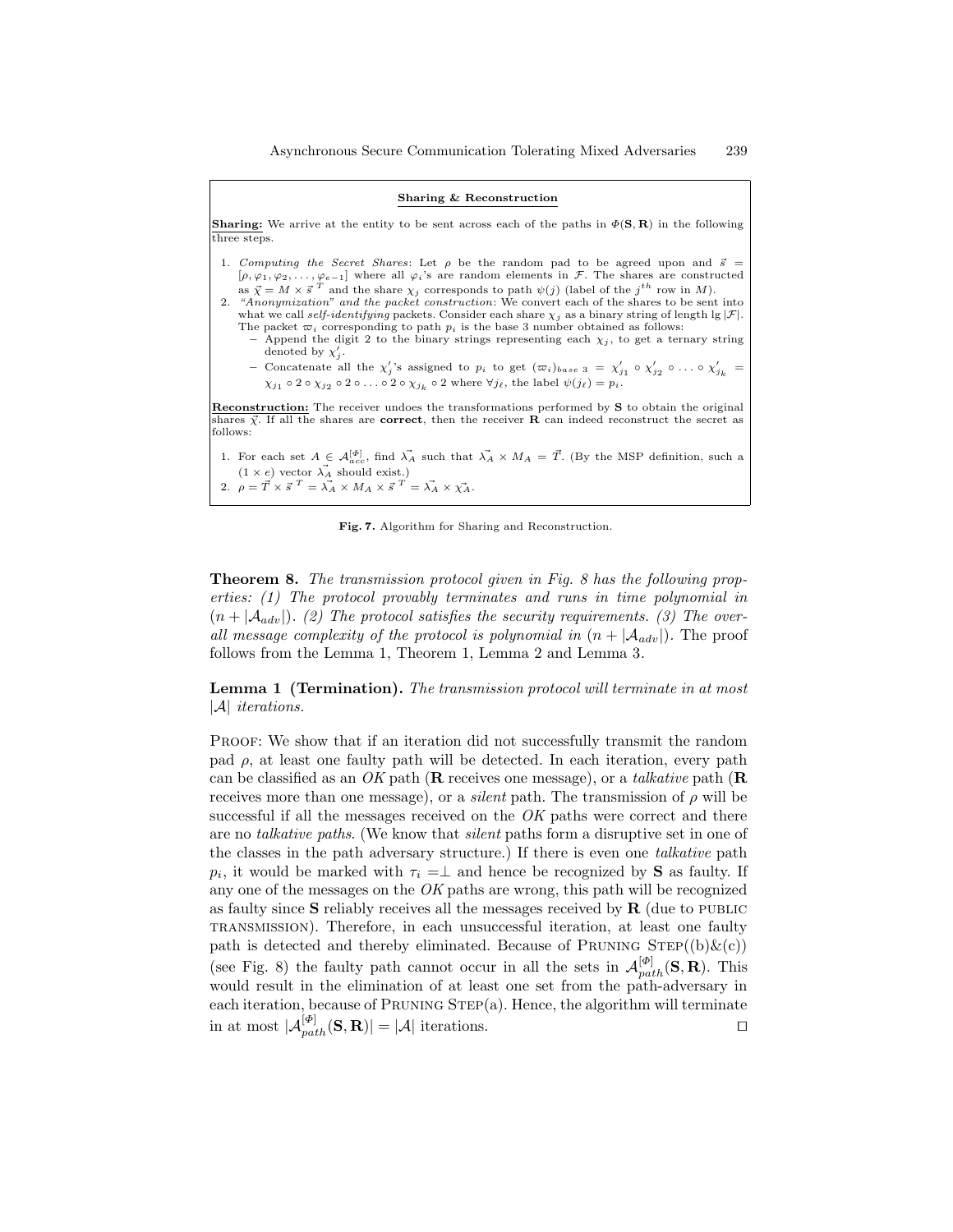The Transmission Protocol **Inputs:** m,  $\Phi(\mathbf{S}, \mathbf{R})$ ,  $\mathcal{A}_{path}^{[\Phi]}(\mathbf{S}, \mathbf{R})$ , Algorithm  $\Upsilon$  (see Fig. 7) and  $\Delta_{async}$ . Stage 1: Code for S: Choose a random pad  $\rho \in \mathcal{F}$ . Divide  $\rho$  into shares  $\vec{\sigma}$  using the AlgorithmY. SEND (using  $\Delta$ ) each share  $\sigma_i$  on its corresponding path  $p_i \in \Phi(\mathbf{S}, \mathbf{R})$ . Stage 2: Code for R: Let  $T := (\tau_1, \tau_2, \ldots, \tau_k)$  where  $\tau_i$  is received on  $p_i$ . IF  $\forall A \in \mathcal{A}_{acc}^{[\phi]}(\mathbf{S}, \mathbf{R})$ , the same value  $\ell$  is reconstructed using  $\Upsilon$  from shares in  $\{\tau_i | p_i \in \Lambda\}$ THEN Assign  $\rho := \ell$  and publicly send **OK** on all paths  $p_i \in \Phi(\mathbf{S}, \mathbf{R})$ . ELSE PUBLICLY SEND T on all paths  $p_i \in \Phi(\mathbf{S}, \mathbf{R})$ . Stage 3:  $\overline{Code~for~}$ S:<br>IF  $\overline{OK}$ OK received PUBLICLY in Step 2 THEN PUBLICLY SEND  $Z = \rho \oplus m$  to **R**. ELSE DO 1. Receive  $T' = {\tau_1, \ldots, \tau_{|\Phi(\mathbf{S}, \mathbf{R})|}}$  PUBLICLY and construct the set  $S_{recd} = {p_i | \tau'_i \neq \vdash}$ 2. Define the set of faulty paths  $F = \{p_j \mid \sigma_j \neq \tau'_j, \tau'_j \in T', p_j \in S_{recd}\}.$ 3. PUBLICLY SEND  $F$  to **R**. 4. PRUNING STEP: (a)  $\mathcal{A}_{path}^{[\Phi]}(\mathbf{S}, \mathbf{R}) \longleftarrow \{(\Lambda_D, \Lambda_E) \mid (\Lambda_D, \Lambda_E) \in \mathcal{A}_{path}^{[\Phi]}(\mathbf{S}, \mathbf{R}), \ F \subseteq \Lambda_D \}.$ Comment: Remove those sets from the path adversary structure which we know are certainly not corrupted by the adversary. (b)  $G = \{p \mid p \in \Phi(\mathbf{S}, \mathbf{R}), \forall (\Lambda_D, \Lambda_E) \in \mathcal{A}_{path}^{[\Phi]}(\mathbf{S}, \mathbf{R}), \ p \in \Lambda_D \}.$ Comment: Set G as the set of paths which we know are definitely corrupted. (c) Set  $\Phi(\mathbf{S}, \mathbf{R}) = (\Phi(\mathbf{S}, \mathbf{R}) \setminus G)$  and update  $\mathcal{A}_{path}^{[\Phi]}(\mathbf{S}, \mathbf{R})$ . 5. REPEAT the protocol with the modified inputs and a new pad  $\rho' \in \mathcal{F}$ . Code for R: IF OK PUBLICLY SENT to S in Stage 2 THEN RECEIVE Z PUBLICLY and compute  $m = Z \ominus \rho$ . ELSE PUBLICLY RECEIVE F. Perform the PRUNING STEP and locally modify  $\mathcal{A}_{path}^{[\Phi]}(\mathbf{S},\mathbf{R})$  and  $\Phi(S, R)$ . REPEAT the protocol with the modified inputs.

Fig. 8. Perfectly Secure Transmission Protocol over Asynchronous Networks.

Lemma 2 (Security). The protocol satisfies the resiliency and secrecy conditions for perfectly secure message transmission.

PROOF OF RESILIENCE: The proof of resilience is similar to the one for the synchronous case. All that we need to prove is that whenever  $\bf{R}$  is able to successfully reconstruct a value of  $\rho'$ , then  $\rho' = \rho$ , i.e., **R** always reconstructs the correct value. We know that the path adversary structure satisfies  $\mathcal{Q}^{(3,0)} \cap \mathcal{Q}^{(2,1)}$ .<sup>9</sup> Exploiting the asynchrony of the network, the adversary can schedule the messages on the honest paths in some  $\Lambda_D$ , where  $(\Lambda_D, \Lambda_E) \in \mathcal{A}_{path}^{[\Phi]}(\mathbf{S}, \mathbf{R})$  and corrupt messages in some other paths in  $\Lambda_D'$ , where  $(\Lambda_D', \Lambda_E') \in \mathcal{A}_{path}^{[\Phi]}(S, R)$ . By the definition of the corresponding access structure, there exists an access set  $\Lambda_A = \mathcal{P} \setminus (\Lambda_D \cup \Lambda_D')$ . Clearly in our case, the messages **R** receives through these paths are correct, i.e., they are the actual shares that S sent. Hence, secret reconstructed using the MSP and this access set will be  $\rho$ , the pad that **S** intended to send. R reconstructs the secret correctly if and only if the secrets

<sup>&</sup>lt;sup>9</sup> The notation  $\mathcal{Q}^{(k,\ell)}$  has the same meaning as defined in [7].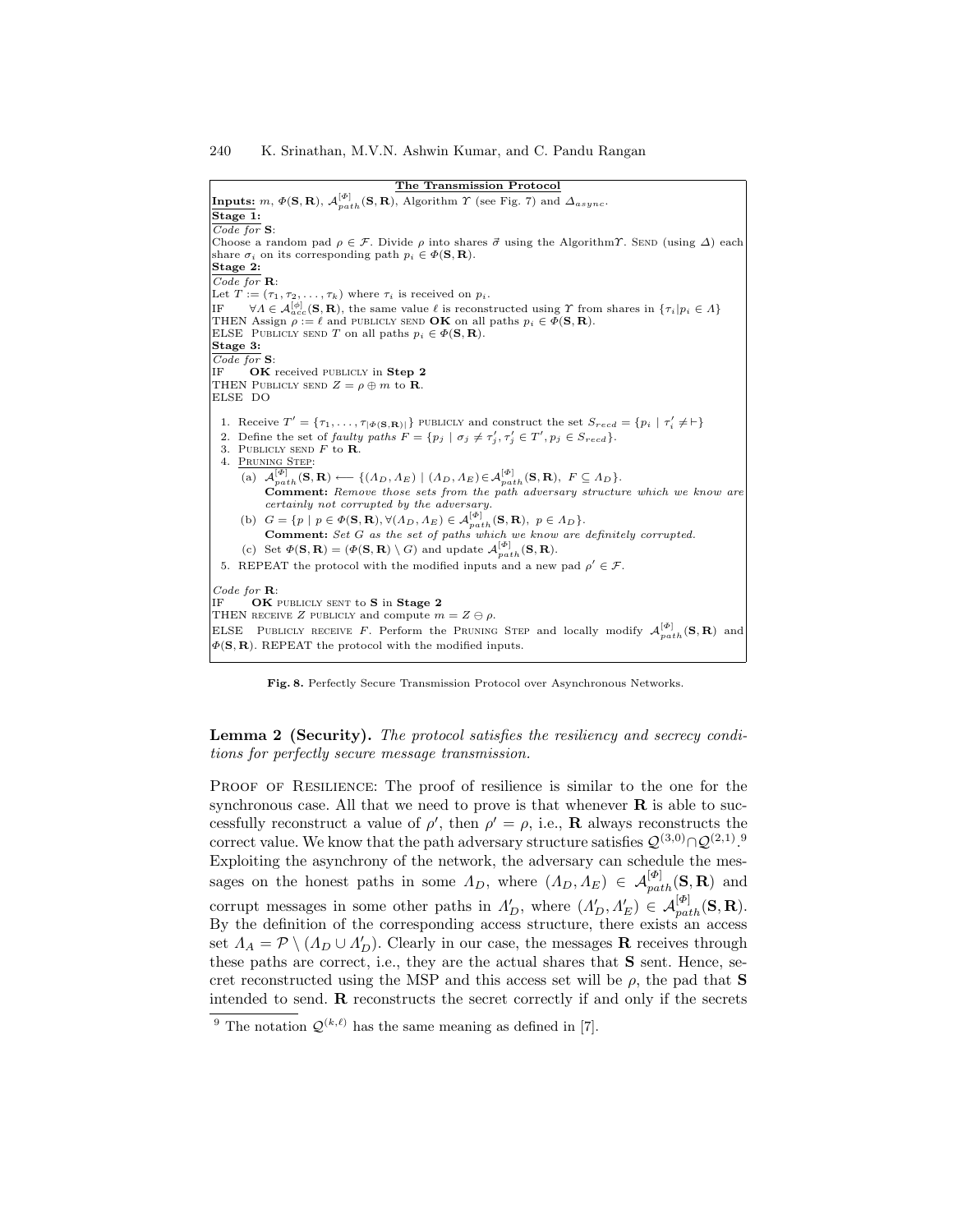reconstructed using all the sets in the access structure are the same. Hence, if **R** successfully reconstructs the secret, surely the reconstructed pad will be  $\rho$ .

PROOF OF SECRECY:Let the secret message to be transmitted be  $m \in \mathcal{F}$ . We first observe that in each of attempted transmissions of a random pad  $\rho$ , the adversary cannot "access" the secret (by definition of a MSP). Moreover, each of the  $\rho$  used in an iteration is independent of all the previous pads and the message m. Let  $r \in \mathcal{F}$  be a random field element. We claim that for any VIEW  $V$  of A, V occurs with the same probability in a transmission of m as in a transmission of  $m' = m \oplus r$ . Consider the case when the transmission of the pad  $\rho$  is successful. For the transmission of  $\rho, \vec{s} = [\rho, \varphi_1, \ldots, \varphi_{e-1}]$  while during the transmission of  $\rho', \vec{s'} = [\rho', \varphi_1', \dots, \varphi_{e-1}']$ . S sends  $Z = m \oplus \rho = m \oplus (\vec{\lambda} \times M \times \vec{s}^T) =$  $(m \oplus r) \oplus (r \oplus (\vec{\lambda} \times M \times \vec{s}^{T})) = (m') \oplus (\vec{\lambda} \times M \times \vec{s'}^{T}) = m' \oplus \rho'$  $\Box$ 

Lemma 3 (Communication Complexity). Each iteration of the protocol communicates polynomial in  $(n + |A|)$  bits.

Proof: From Theorem 1, it is clear that total number of paths used in the transmission protocol is polynomial in the size of  $A$ . In **Stage 1** of every iteration, we have, S sends  $O(|\Phi(\mathbf{S}, \mathbf{R})|)$  field elements to **R**. In Stage 2, **R** replies with  $O((\left|\phi(\mathbf{S},\mathbf{R})\right|)^2)$  field elements. Since size of  $\Phi(\mathbf{S},\mathbf{R})$  is polynomial in the size of A, the communication complexity of the protocol is polynomial in the size of the input.  $\Box$ 

## 8 Conclusion

Network synchrony is a very difficult primitive to achieve in real-life, and more so in the presence of Byzantine faults in the system. This work initiates and completely characterizes the minimum connectivity requirements for secure communication over completely asynchronous networks (see Table 1). Furthermore, the choice of generalized mixed adversaries has meant that the necessary and sufficient conditions for secure communication over incomplete asynchronous networks for a variety of adversarial settings is studied in an unified manner and expressed in one-shot. The study of information-theoretically secure communication is far from closed. We have not considered the third kind of fundamental faulty behaviour, viz. fail-stop faults. Another open thread yet to be explored is to suitably adapt the protocols to (more practical) settings with lower amounts of synchrony though not completely asynchronous. Such networks are called partially synchronous networks. Yet another interesting setting is one in which the players possess only a partial knowledge of the topology of the network. More realistic adversary models are worth exploring and will have repercussions not only to the secure communication problem but also in the field of secure multiparty computation. Extant adversary models characterize a deviant player as either an honest player or a dishonest player. However, in real-life players being "fairly honest" and "slightly dishonest" makes sense. Viewing the honesty of the